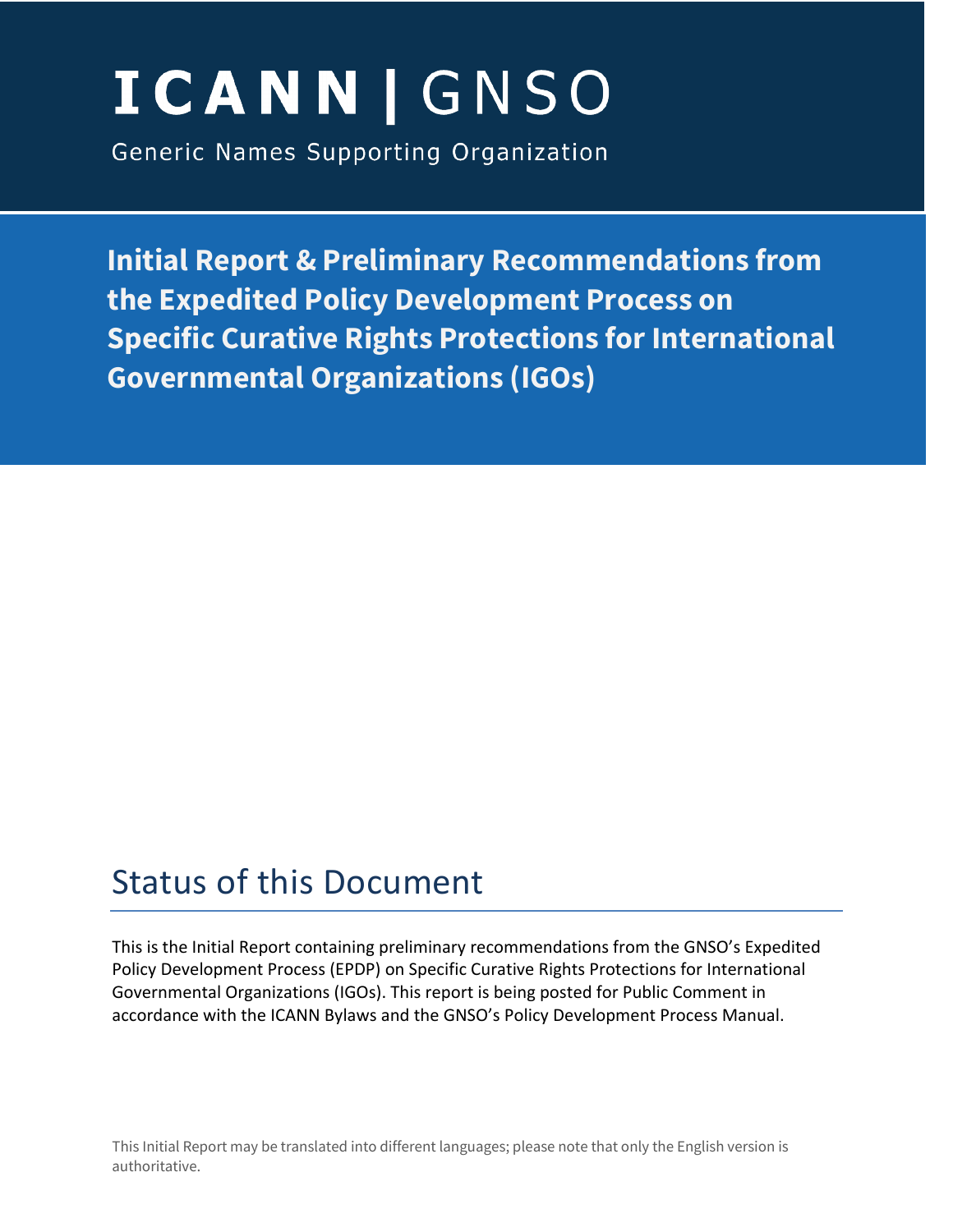# Preamble

This Initial Report is part of broader work that has been undertaken by the ICANN community to facilitate the protection of IGO identifiers in the domain name system (DNS). The scope of work described in this report is limited to recommendations concerning a "curative" approach toward enforcement of IGO rights. This report describes the EPDP team's deliberations and preliminary recommendations on specific policy issues arising in cases where, following an initial decision in favor of an IGO in a proceeding under either the Uniform Domain Name Dispute Resolution Policy or the Uniform Rapid Suspension procedure, the losing registrant seeks a review of the merits of the case in court and the court declines to proceed on the basis of IGO privileges and immunities. Based on its review of all Public Comments received on this report, the EPDP team will finalize its policy recommendations and submit its Final Report to the GNSO Council, in accordance with a Motion proposed and carried during the Council teleconference meeting on 23 January 2020.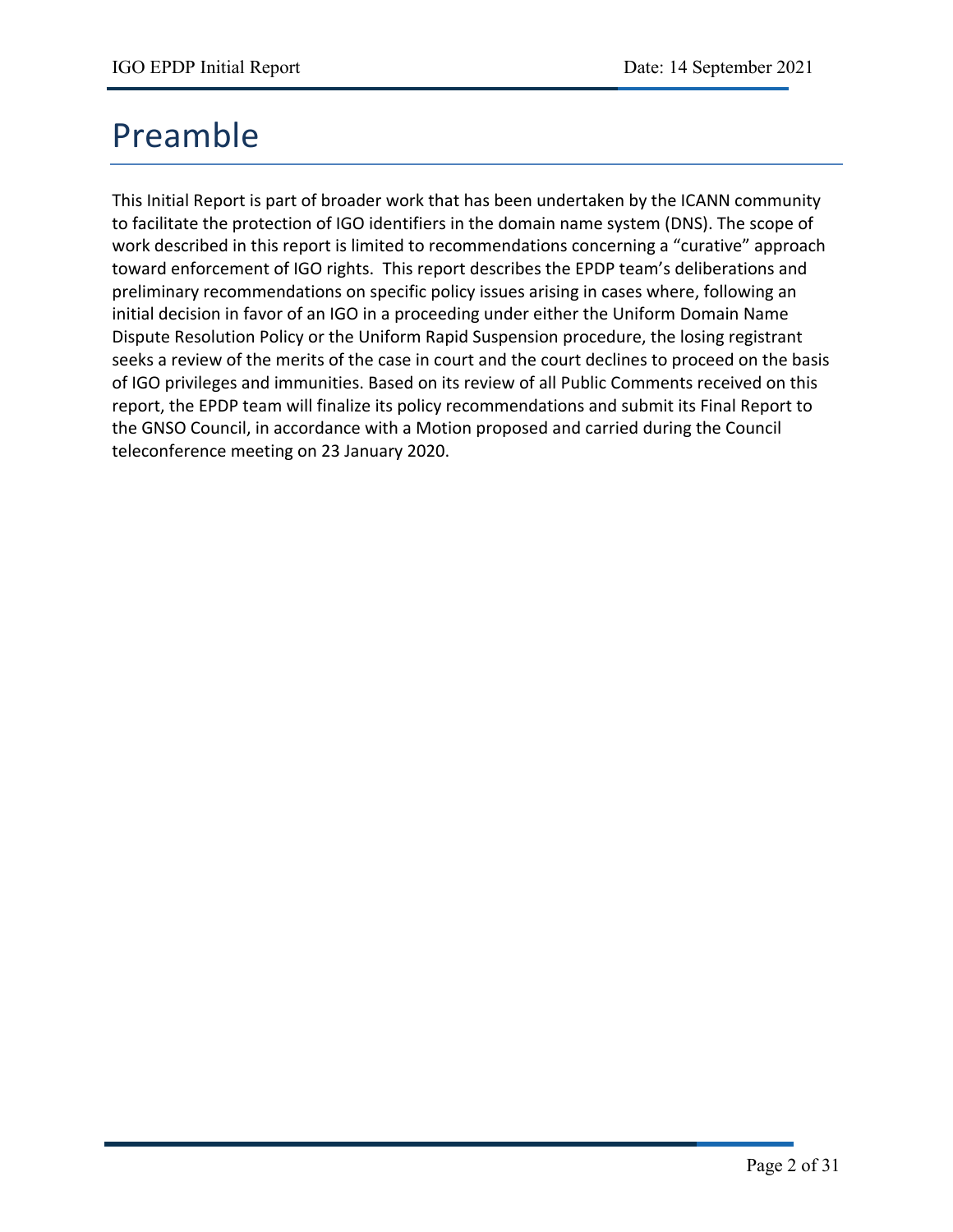# Table of Contents

**Table of Contents**

| <b>1 EXECUTIVE SUMMARY</b>                                  |    |
|-------------------------------------------------------------|----|
| <b>2 PRELIMINARY RECOMMENDATIONS</b>                        | 8  |
| <b>3 SUMMARY OF DELIBERATIONS</b>                           | 19 |
| <b>4 CONCLUSIONS AND NEXT STEPS</b>                         | 23 |
| <b>5 RELEVANT PROCESS &amp; ISSUE BACKGROUND</b>            | 24 |
| <b>6 APPROACH TAKEN BY THE WORK TRACK</b>                   | 28 |
| 7 ANNEX A – SCOPE OF WORK (AS APPROVED BY THE GNSO COUNCIL) | 31 |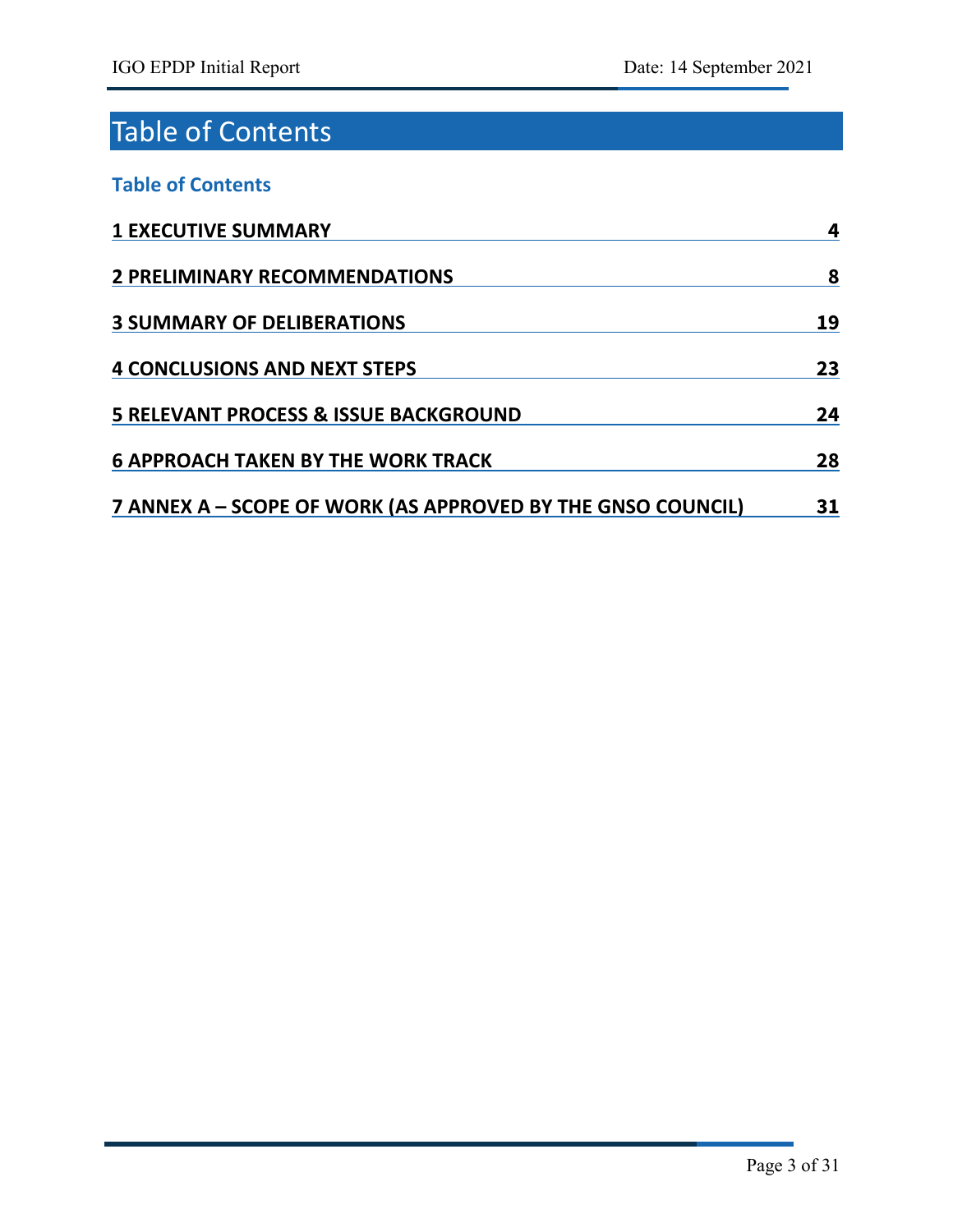# 1 Executive Summary

### 1.1 Introduction

On 23 January 2020, the GNSO Council approved an Addendum to the Review of All Rights Protection Mechanisms (RPM) Policy Development Process (PDP) Charter that created an IGO Work Track. The GNSO Council initiated this work to consider *"whether an appropriate policy solution can be developed that is generally consistent with [the first four recommendations from the GNSO's IGO-INGO Access to Curative Rights PDP] and:*

- *a. accounts for the possibility that an IGO may enjoy jurisdictional immunity in certain circumstances;*
- *b. does not affect the right and ability of registrants to file judicial proceedings in a court of competent jurisdiction;*
- *c. preserves registrants' rights to judicial review of an initial [Uniform Domain Name Dispute Resolution Policy or Uniform Rapid Suspension decision; and*
- *d. recognizes that the existence and scope of IGO jurisdictional immunity in any particular situation is a legal issue to be determined by a court of competent jurisdiction."*

Following the Council's appointment of Chris Disspain as the IGO Work Track Chair and confirmation of their representatives by interested GNSO Stakeholder Groups, Constituencies, Advisory Committees, other Supporting Organizations and IGOs in accordance with membership requirements outlined in the Addendum, the IGO Work Track commenced its work in February 2021.

The GNSO Council's decision to create the IGO Work Track followed from its 18 April 2019 resolution to approve only the first four recommendations from the IGO-INGO Access to Curative Rights PDP, which had submitted its Final Report to the GNSO Council in July 2018. The Council had elected not to approve Recommendation #5 from the PDP, preferring to refer the matter at the time to the RPM PDP for its Phase 2 work. In August 2021, the Council made the procedural decision to continue the work of the IGO Work Track via an Expedited Policy Development Process, since Phase 1 of the RPM PDP had concluded but Phase 2 has yet to be initiated, pending a review of the PDP Charter by the Council. The Council confirmed that the scope of work for the EPDP team was not affected, as the original Addendum became in effect the EPDP team Charter.

Recommendation #5 from the IGO-INGO Access to Curative Rights PDP attempted to address a situation where an IGO has prevailed in a Uniform Domain Name Dispute Resolution Policy (UDRP) or Uniform Rapid Suspension (URS) proceeding, following which the losing registrant files suit in a court and the IGO asserts immunity from the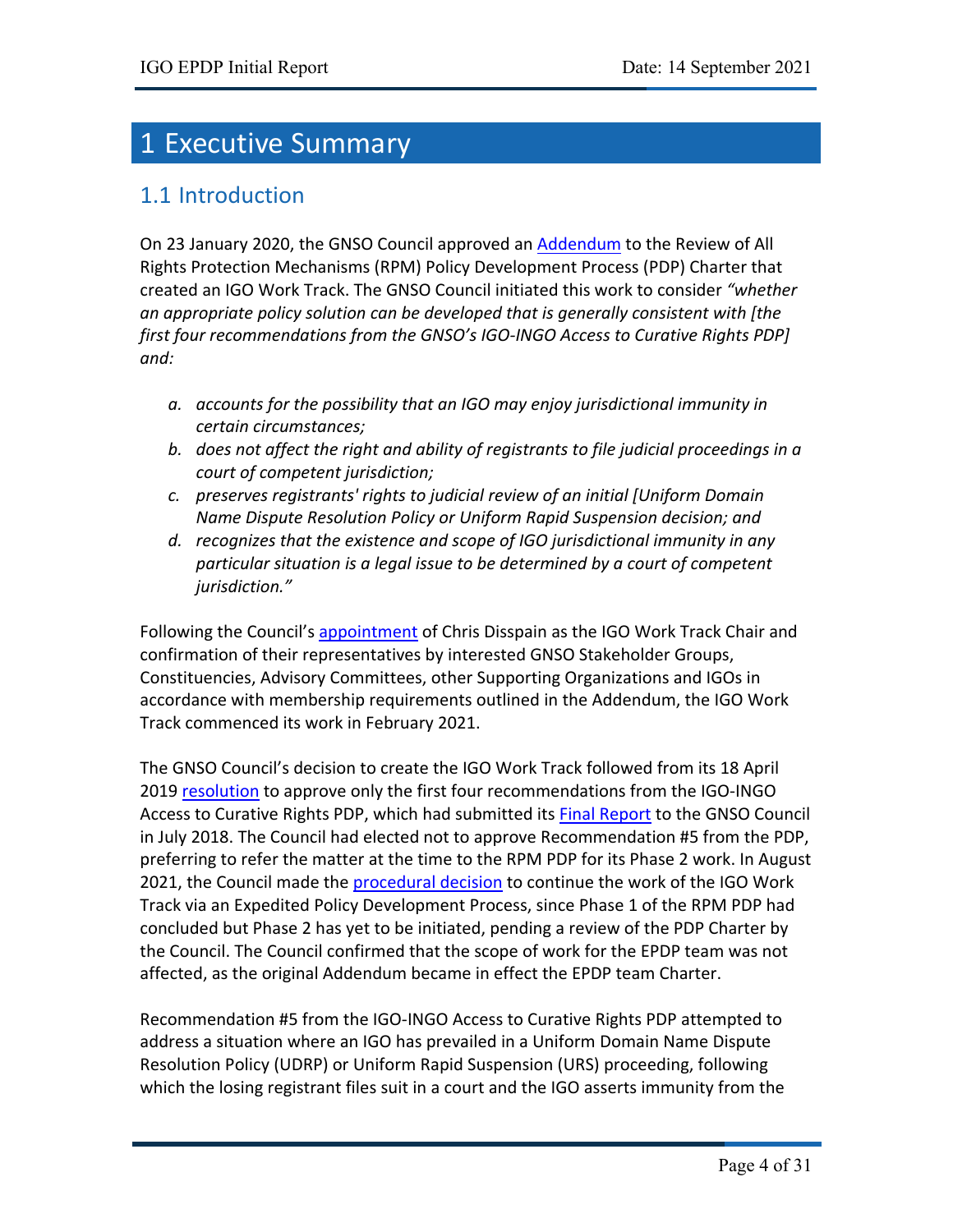jurisdiction of that court. Recommendation #5 provides that, in such event, the original UDRP or URS panel decision is to be set aside such that the effect will be to put the parties to the dispute in their original situations, as if the UDRP or URS proceeding in which the IGO had prevailed had never been commenced.

During the GNSO Council's deliberations over the Final Report from the IGO-INGO Access to Curative Rights PDP, concerns were expressed as to whether Recommendation #5 will require a substantive modification to the UDRP and URS as well as result in a potential reduction of the existing level of curative protections currently available to IGOs – such as they are, i.e., at present IGOs must agree to *submit to the jurisdiction of a court at "either (a) the principal office of the registrar (provided that the domain name registrant has submitted in the Registration Agreement to that jurisdiction for court adjudication of disputes concerning or arising from the use of the domain name) or (b) the domain name registrant's address as shown for the registration of the domain name in the concerned registrar's WHOIS database at the time the Complaint is submitted to a dispute resolution service provider ("Mutual Jurisdiction").*  IGOs are concerned that the agreement to this "Mutual Jurisdiction" clause could be considered as an express or implied waiver of the IGOs' immunities under existing national laws. Although the Curative Rights PDP had been chartered to determine *"whether to amend the UDRP and URS to allow access to and use of these mechanisms by IGOs and INGOs …or whether a separate, narrowly-tailored dispute resolution procedure at the second level modeled on the UDRP and URS that takes into account the particular needs and specific circumstances of IGOs and INGOs should be developed"*, Recommendation 5 was viewed by many as reducing access to curative rights mechanisms by IGOs. As a result, the Council decided that additional policy work needed to be done on the specific issue that Recommendation #5 had been intended to resolve.

# 1.2 Preliminary Recommendations

The EPDP team has arrived at several conclusions and preliminary recommendations to address the issues within the scope of its work, in accordance with the GNSO Council's instructions as documented in its Charter.

The EPDP team reached initial agreement on the following points: (1) adding a definition of "IGO Complainant" to the current Rules applicable to the UDRP and URS, to facilitate an IGO's demonstration of rights to proceed against a registrant (in the absence of a registered trademark); and (2) including an option for voluntary arbitration following the initial UDRP or URS panel decision, to resolve the issue of how to recognize an IGO's jurisdictional immunity while preserving a registrant's right to choose to go to court.

However, the EPDP team has not come to an agreed conclusion on the specific questions of: (1) whether the option to arbitrate will remain available to a registrant following the outcome of a court proceeding initiated by the registrant where the court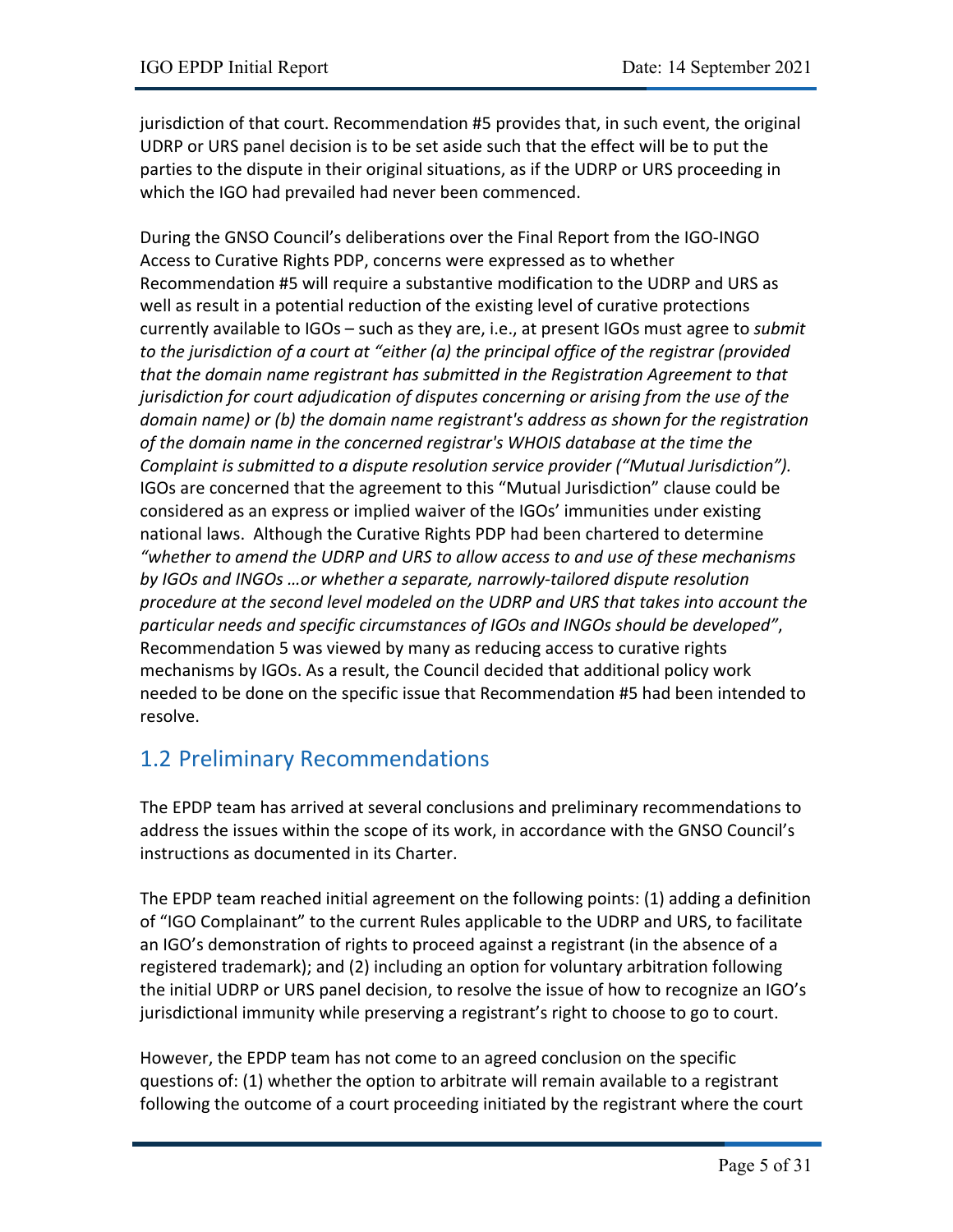declines to hear the merits of the case; and (2) what should be the applicable choice of law for any arbitration that the parties may agree to.

Please refer to Section 2 for the full text, rationale, and additional details for the specific recommendation on an amended definition of an "IGO Complainant" and the options under consideration by the EPDP team for a means to address reviews of a UDRP or URS decision on which the EPDP team has not yet reached agreement.

Where the text for a potential recommendation has yet to be finalized or does not represent an agreed position within the EPDP team, square brackets have been used to indicate this to be the case.

The EPDP team welcomes Public Comments on its preliminary recommendations; in particular, on those elements where the group has not yet reached agreement and where the various options under consideration have been specifically included for community feedback.

# 1.2.1 Proposed Recommendation regarding UDRP and URS Eligibility Requirements for IGOs

The first recommendation from the EPDP team (Recommendation #1) addresses an initial challenge that IGOs face under the current UDRP and URS requirement for a complainant to have trademark rights in order to proceed against a domain name registrant. In this regard, the EPDP team is proposing specific modifications to the Rules applicable to the UDRP and URS that will add a definition clarifying the criteria for "IGO Complainants". The EPDP team believes that adding this definition will provide clearer eligibility requirements for IGOs in relation to the need to show that they have adequately demonstrated rights to proceed with a UDRP or URS complaint. To facilitate Public Comments on this recommendation, relevant links to additional resources about the United Nations system have been included in Section 3.

# 1.2.2 Proposed Recommendations to Address IGO Immunities While Preserving a Registrant's Right to Seek Review of a UDRP or URS Decision Issued Against It

Recommendations #2, #3, #4, #5 and #6 from the EPDP team comprise a set of related, interdependent recommendations that include a number of bracketed options currently under consideration. This set of recommendations is intended to achieve an appropriate policy balance between respect for an IGO's privileges and immunities (specifically, immunity from judicial process) and maintaining a registrant's right to file a court case seeking judicial consideration of the merits of the case where a UDRP or URS decision has been issued against the registrant.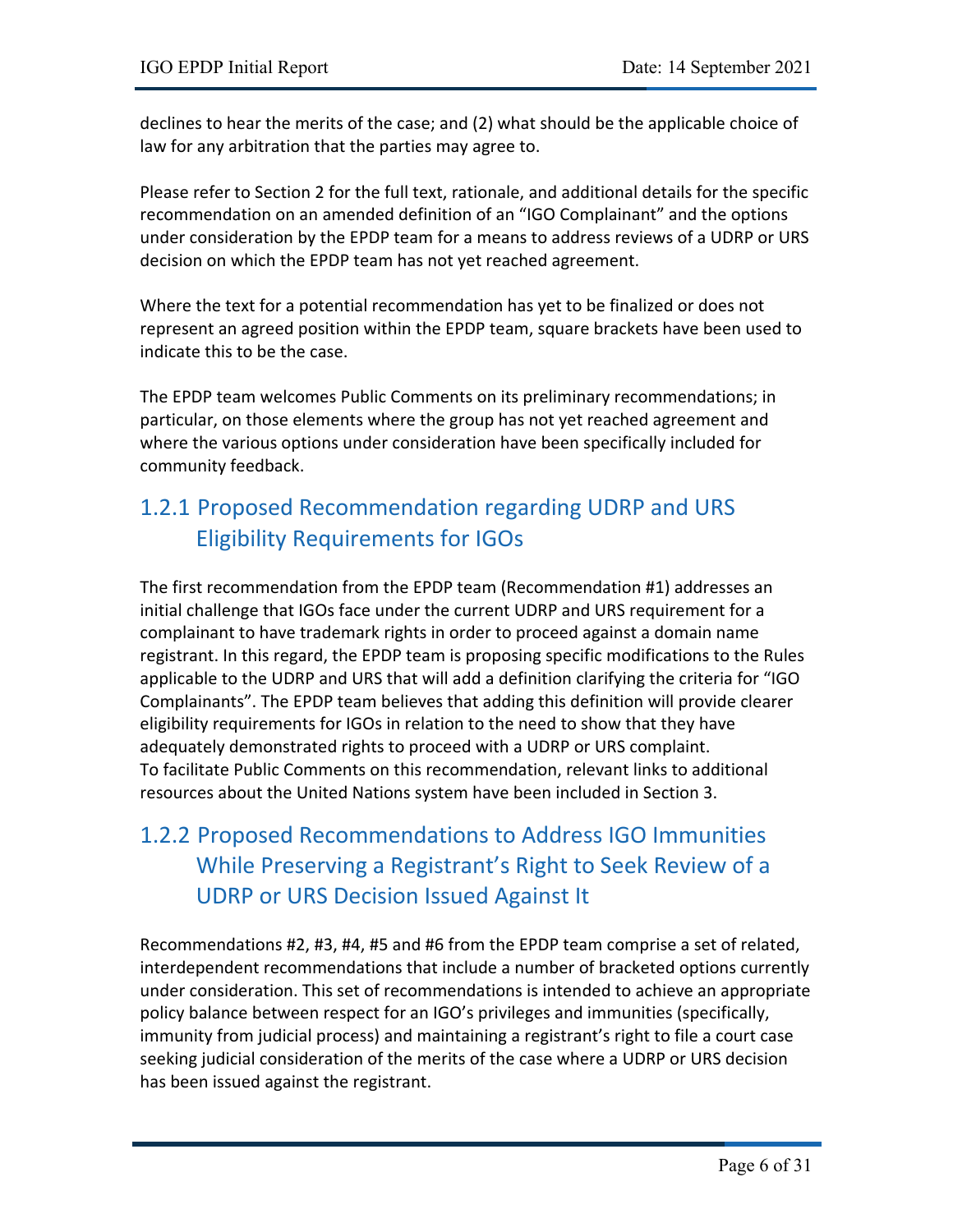Preliminary Recommendations #4(v) (regarding the UDRP) and #5(iii) (concerning the URS) include square bracketed text indicating that the EPDP team has not yet reached agreement on two specific issues:

(i) whether a losing registrant should be able to maintain the option to proceed to arbitration after the court in which they filed a proceeding declines to hear the merits of the case; and

(ii) what substantive law should apply in a case where the parties have agreed to binding arbitration.

The current alternative formulations for each are noted in brackets in Section 2.1.2.

### 1.3 Summary of Deliberations to Date

Section 3 of this report outlines the EPDP team's deliberations regarding how it considered and developed the proposed preliminary recommendations and options under consideration.

### 1.4 Next Steps

This Initial Report will be posted for Public Comment for a minimum of forty (40) days. Following its review of all comments received to this report, the EPDP team will prepare its draft final recommendations and conduct a formal consensus call in accordance with the GNSO's Working Group Guidelines. Based on the outcomes of the formal consensus call, the EPDP team will document its final recommendations in a Final Report for submission to the GNSO Council.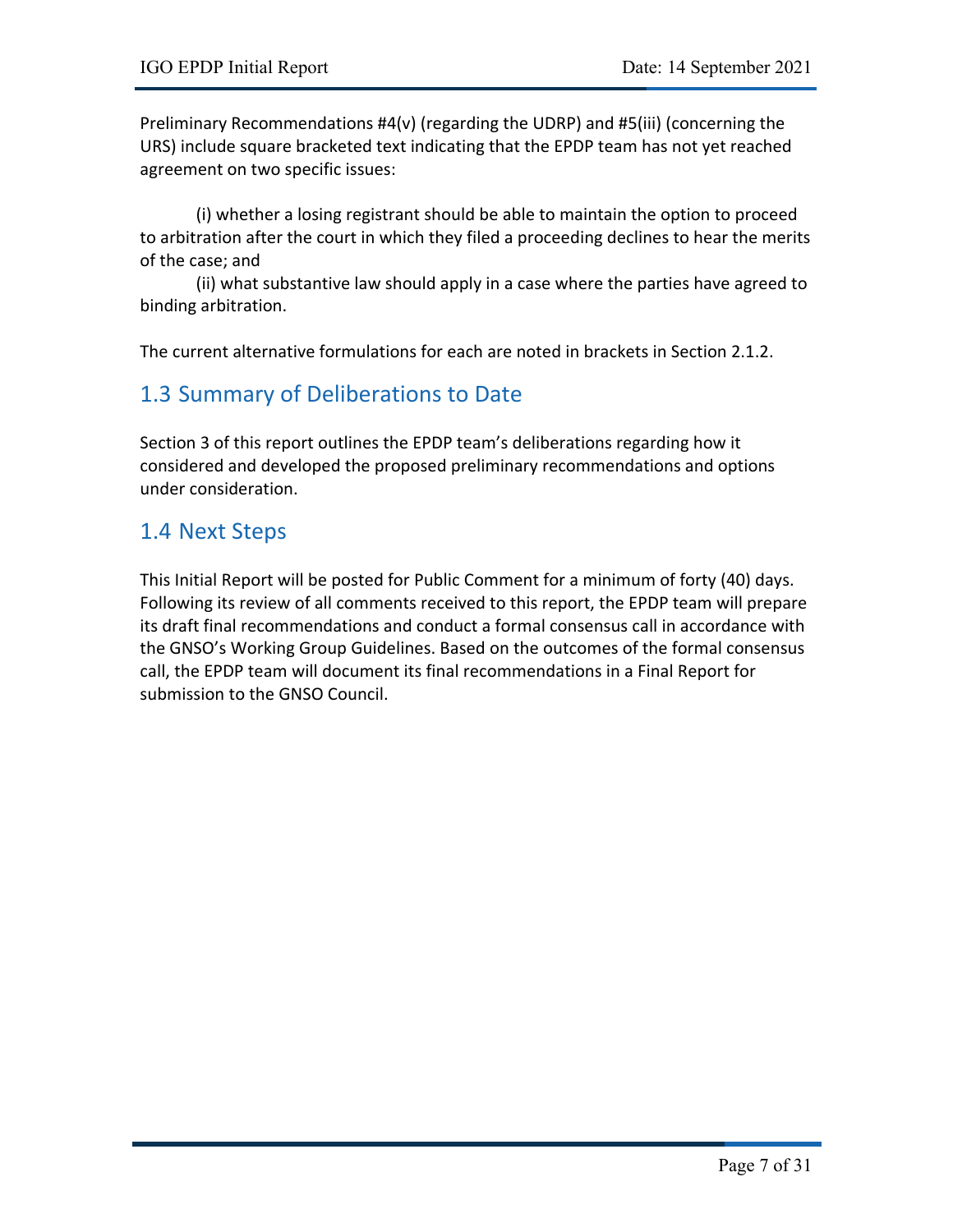$\overline{a}$ 

# 2 Preliminary Recommendations

The EPDP team has kept the GNSO Council's instructions regarding consideration of an appropriate policy solution for Recommendation #5 from the IGO-INGO Access to Curative Rights PDP at the forefront in its work. However, the EPDP team concluded early on that a feasible and appropriate policy solution cannot be crafted simply by looking at that recommendation in isolation. Although Recommendation #5 is concerned with the outcome of a dispute resolution process where the affected IGO asserts immunity from jurisdiction, the EPDP team agreed that it should first determine how and which IGOs are able to file a complaint under the relevant dispute resolution mechanism. In this regard, EPDP team members noted that, due to national State obligations under the Paris Convention for the Protection of Industrial Property, IGOs may not own hold registered trademarks<sup>1</sup> in their names, acronyms, or other identifiers.

This presents a challenge for such IGOs, as there is a specific requirement under the UDRP and URS that a complainant *"must demonstrate that the domain name at issue is identical or confusingly similar to a trademark in which the complainant has rights"*. As a result of its discussion of this initial problem, the EPDP team proposes Recommendation #1, which it believes will clarify eligibility requirements for IGOs to demonstrate (unregistered) rights under the UDRP and URS.

To address the specific issue under Recommendation #5 from the IGO-INGO Access to Curative Rights PDP, the EPDP team proposes a single package of recommendations (Recommendations #2, #3, #4, #5 and #6) that are intended to be "interdependent" (as contemplated by Section 13 of the GNSO's PDP Manual<sup>2</sup>); this package of recommendations includes a number of different options that are highlighted in square brackets below. The EPDP team believes that this set of recommendations is responsive to the GNSO Council's directions that the proposed policy solution be *"generally consistent"* with the GNSO Council's previous approval of the first four recommendations from the IGO-INGO Access to Curative Rights PDP.

 $<sup>1</sup>$  IGOs do not engage in trade or commerce in the strict sense for which trademarks are generally</sup> registered and used.

<sup>&</sup>lt;sup>2</sup> See https://gnso.icann.org/sites/default/files/file/field-file-attach/annex-2-pdp-manual-24oct19en.pdf ("Although the GNSO Council may adopt all or any portion of the recommendations contained in the Final Report, it is recommended that the GNSO Council take into account whether the PDP Team has indicated that any recommendations contained in the Final Report are interdependent. The GNSO Council is strongly discouraged from itemizing recommendations that the PDP Team has identified as interdependent".)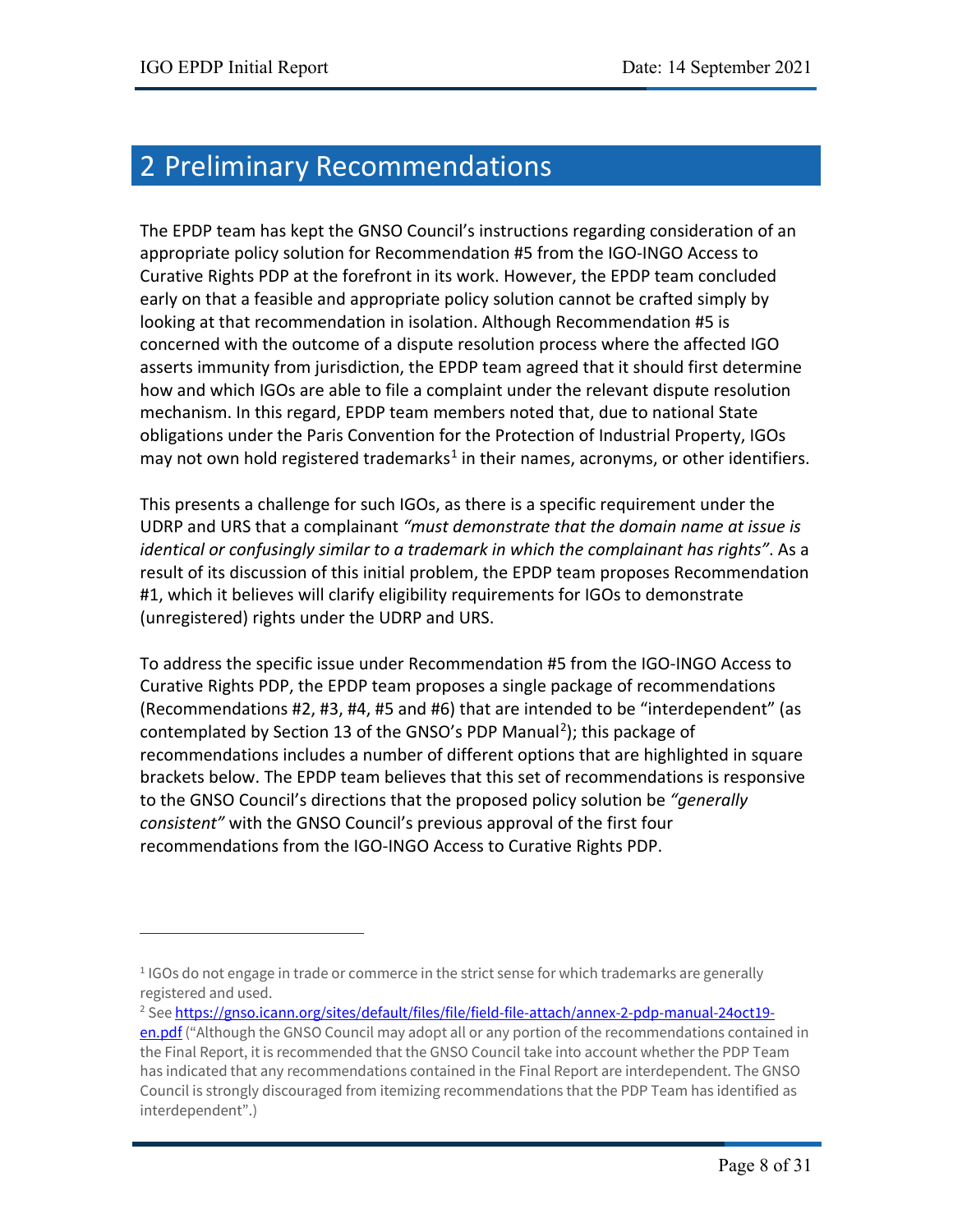## 2.1 Preliminary Recommendations

The EPDP team wishes to emphasize that preliminary recommendations #1 - #6, as well as the various options outlined below, should be read in the following context:

- Inclusion/addition of an arbitration option in the UDRP and URS does not replace, limit, or otherwise affect the availability of court proceedings to either party, or, in respect of the URS, the ability to file an appeal within the URS framework. Either party continues to have the right to file proceedings in a court, up to the point in time when an arbitration proceeding is commenced (if any).
- Inclusion/addition of an arbitration option in the UDRP and URS does not affect the timelines for filing or for implementing the relevant remedy, unless otherwise specifically called out in the preliminary recommendations and options laid out below.

# 2.1.1 Proposed Recommendation regarding UDRP and URS Eligibility Requirements

### **Recommendation #1: Definition of "IGO Complainant"**

The EPDP team recommends that the UDRP Rules and URS Rules be modified in the following two ways:

i. Add a description of "IGO Complainant" to section 1 (i.e., the definitions section of both sets of Rules):

"'IGO Complainant' refers to:

(a) an international organization established by a treaty and which possesses international legal personality; or

(b) an 'Intergovernmental organization' having received a standing invitation to participate as an observer in the sessions and the work of the United Nations General Assembly; or

(c) a Specialized Agency or distinct entity, organ or program of the United Nations<sup>3</sup>."

AND

 $\overline{a}$ 

ii. Add the following explanatory text to UDRP Rules Section 3(b)(viii), URS Section 1.2.6 and URS Rules Section 3(b)(v):

"Where the Complainant is an IGO Complainant, it may show rights in a mark by demonstrating that the identifier which forms the basis for the complaint is used by

<sup>&</sup>lt;sup>3</sup> A visual depiction of the United Nations system is available here, including its Specialized Agencies and various programs: https://www.un.org/en/pdfs/un\_system\_chart.pdf.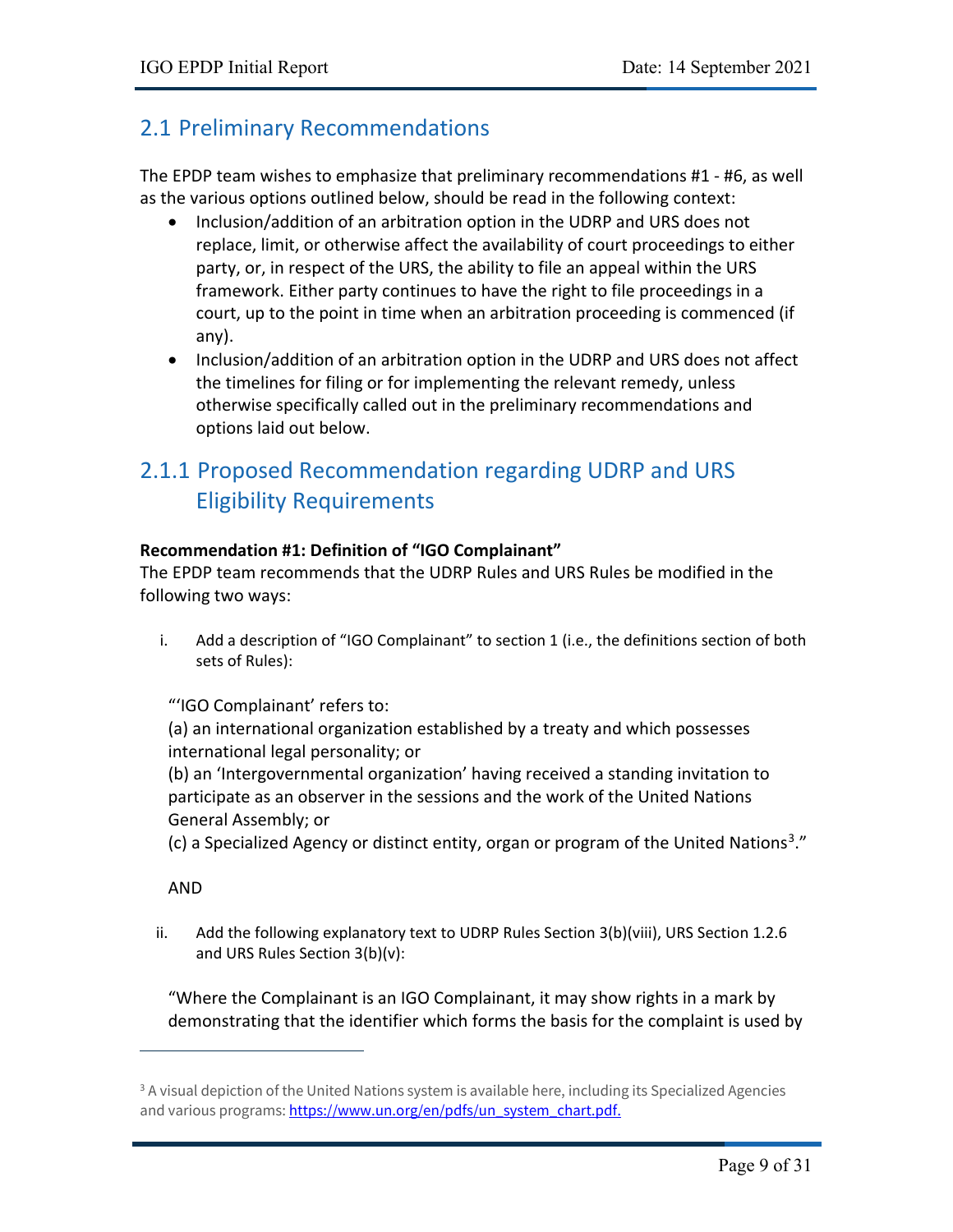$\overline{a}$ 

the IGO Complainant to conduct public activities in accordance with its stated mission (as may be reflected in its treaty, charter, or governing document)."

# 2.1.2 Proposed Recommendations to Address IGO Immunities While Preserving a Registrant's Right to Seek Review of a UDRP or URS Decision Issued Against It

### **Recommendation #2: Cumulative Effect of Recommendations #3, #4, #5 & #6**

If the GNSO Council approves the recommendations set out below in Recommendations #3, #4, #5 and #6, then the EPDP team recommends that the original Recommendation #5 from the IGO-INGO Access to Curative Rights Protections PDP be rejected.

### *\*\* A Note from the EPDP team on Recommendations #3, #4, #5 & #6:*

*The EPDP team continues to deliberate on the text and final concept for these Recommendations. While the EPDP team is in general agreement that arbitration is an appropriate solution, it has not yet reached agreement on two specific aspects relevant to such an option (viz., (i) whether the option to arbitrate will remain available to a registrant following the outcome of a court proceeding initiated by the registrant where the court declined to exercise jurisdiction in the matter, and (ii) what should be the applicable choice of law for any arbitration that the parties may agree to). As such, the text that follows reflects proposals submitted by EPDP team members on these specific issues, as indicated by the square brackets around the relevant proposals and their text:*

- x *For two options in relation to arbitration following a UDRP proceeding, see Recommendation #4(v);*
- x *For two options in relation to arbitration following a URS proceeding, see Recommendation #5(iii);*
- x *For two options and a possible additional step in relation to the applicable law in an arbitration proceeding, see Recommendation #6(i) and #6(ii); and*
- x *For possible additional text under consideration relating to the parties' ability to present a complete case in an arbitration proceeding, see Recommendation #6(iii).*

### **Recommendation #3: Exemption from Agreement to Submit to Mutual Jurisdiction for IGO Complainants**

i. **In relation to the UDRP**: The EPDP team recommends that an IGO Complainant (as defined under Recommendation #1, above) be exempt from the requirement to state that it will "submit, with respect to any challenges to a decision in the administrative proceeding canceling or transferring the domain name, to the jurisdiction of the courts in at least one specified Mutual Jurisdiction"4 .

<sup>&</sup>lt;sup>4</sup> See Section 3(b)(xii) of the UDRP Rules. https://www.icann.org/resources/pages/udrp-rules-2015-03-11-en.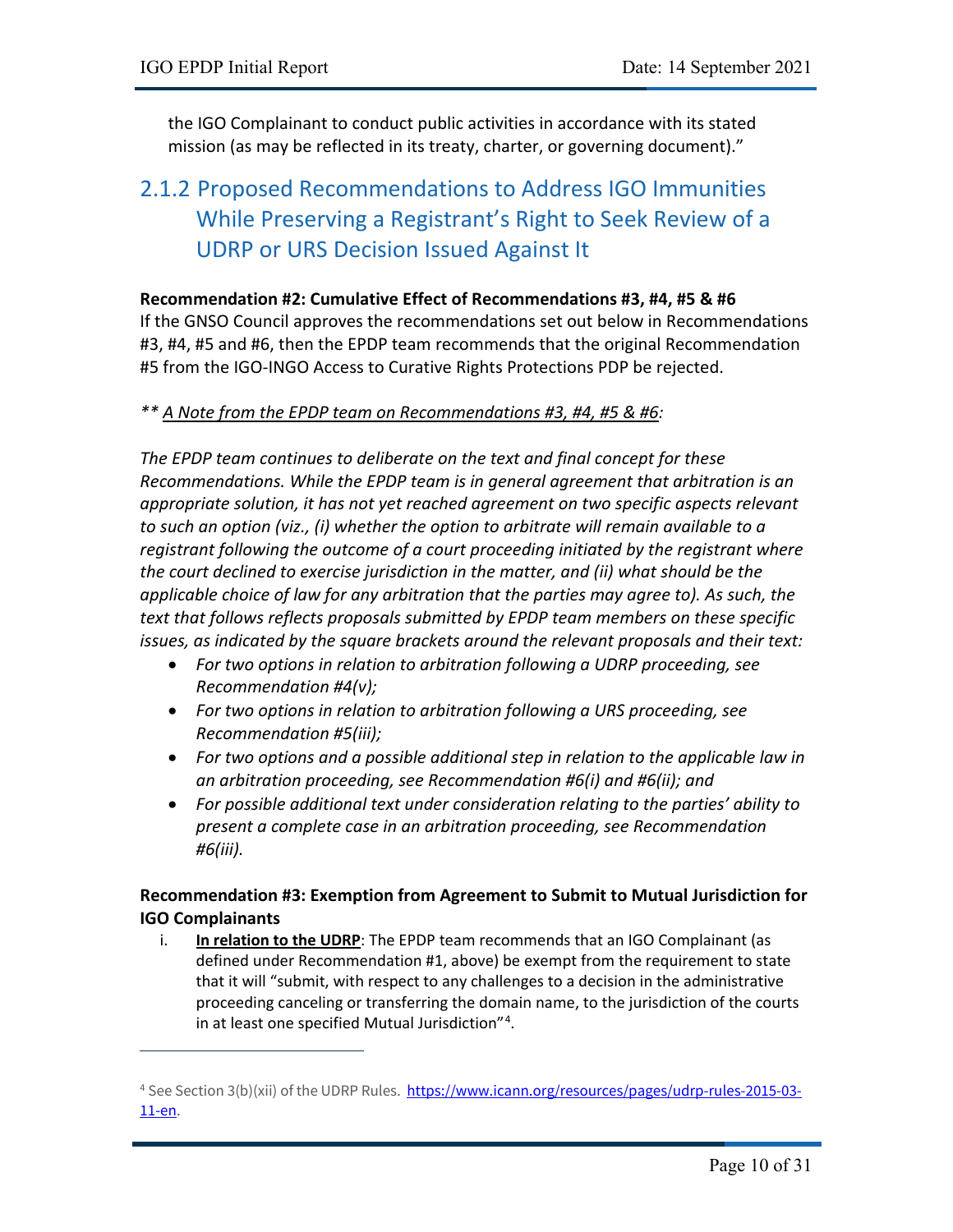ii. **In relation to the URS:** The EPDP team recommends that an IGO Complainant (as defined under Recommendation #1, above) be exempt from the requirement to state that it will "submit, with respect to any challenges to a determination in the URS proceeding, to the jurisdiction of the courts in at least one specified Mutual Jurisdiction"5 .

#### **Recommendation #4: Arbitral Review following a UDRP Proceeding**

The EPDP team recommends that the following provisions be added to the UDRP to accommodate the possibility of binding arbitration to review an initial panel decision issued under the UDRP:

- i. When submitting its complaint, an IGO Complainant shall also indicate whether it agrees that final determination of the outcome of the UDRP proceeding shall be through binding arbitration, in the event that the registrant also agrees to binding arbitration.
- ii. In communicating a UDRP panel decision to the parties where the complainant is an IGO Complainant, the UDRP provider shall also request that the registrant indicate whether it agrees that any review of the panel determination will be conducted via binding arbitration. The request shall include information regarding the applicable arbitral rules. The arbitral rules shall be determined by the Implementation Review Team which, in making its determination, shall consider existing arbitral rules such as those of the International Centre for Dispute Resolution (ICDR)<sup>6</sup>, the World Intellectual Property Organization (WIPO) $<sup>7</sup>$ , the United Nations Commission for International Trade Law</sup> (UNCITRAL) $8$  and the Permanent Court of Arbitration (PCA) $9$ .
- iii. As provided in Paragraph 4(k) of the UDRP, the relevant registrar shall wait ten (10) business days (as observed in the location of its principal office) before implementing a UDRP panel decision rendered in the IGO Complainant's favor, and will stay implementation if, within that period, it receives official documentation that the registrant has submitted a request for or notice of arbitration, as described further below<sup>10</sup>.

 $\overline{a}$ 

<sup>&</sup>lt;sup>5</sup> See Section 3(b)(ix) of the URS Rules. https://newgtlds.icann.org/en/applicants/urs/rules-28jun13en.pdf.

<sup>&</sup>lt;sup>6</sup> See https://www.icdr.org/rules\_forms\_fees.

<sup>7</sup> See https://www.wipo.int/amc/en/arbitration/rules/index.html.

<sup>&</sup>lt;sup>8</sup> See https://uncitral.un.org/en/texts/arbitration/contractualtexts/arbitration.

<sup>&</sup>lt;sup>9</sup> See https://pca-cpa.org/en/services/arbitration-services/pca-arbitration-rules-2012/.

 $10$  The EPDP team is using the terms "notice of arbitration" and "request for arbitration" as the former is the term used by UNCITRAL while the latter is used for proceedings at the ICC and WIPO.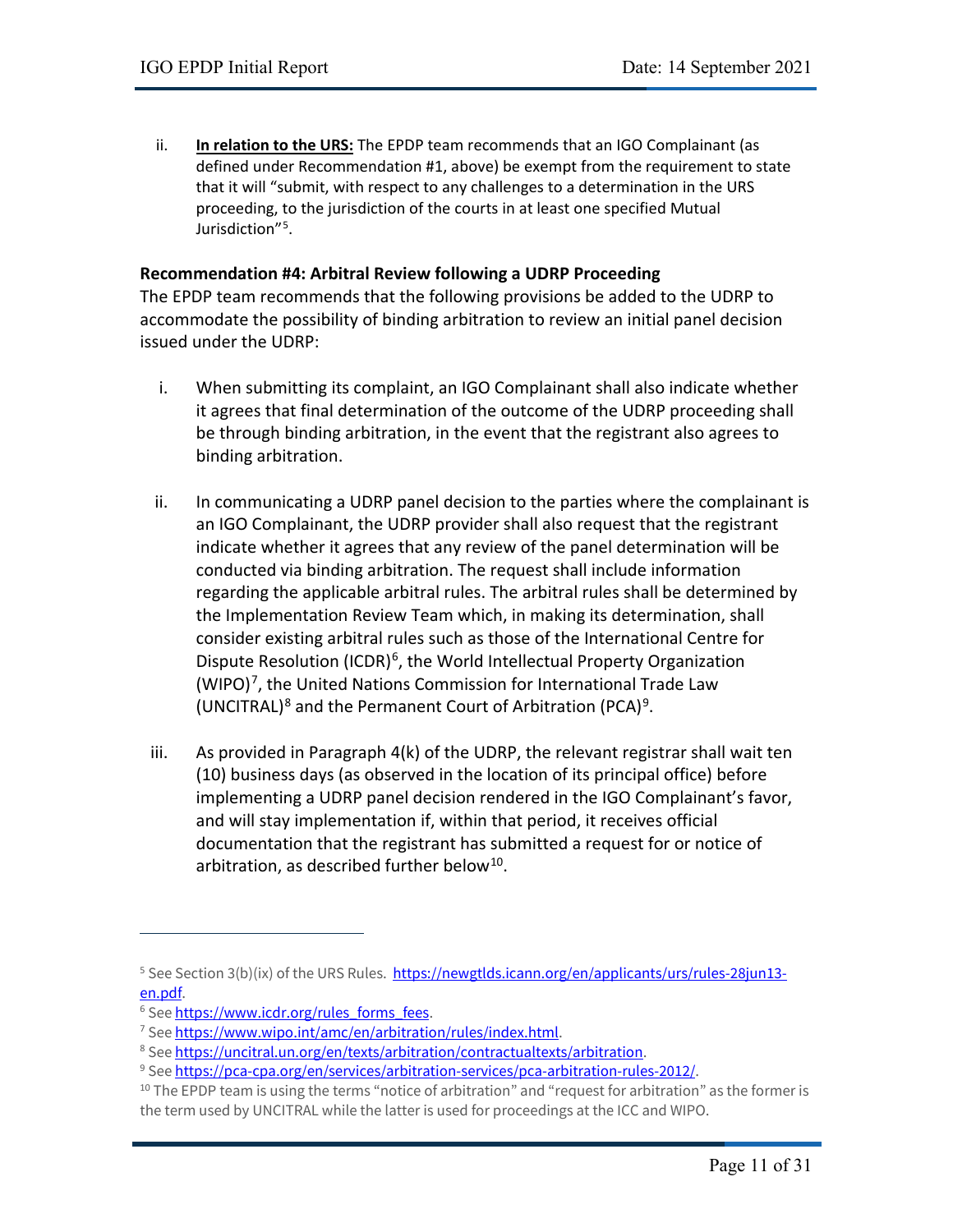- iv. If it receives a request for or notice of arbitration, the registrar shall continue to stay implementation of the UDRP panel decision until it receives official documentation concerning the outcome of an arbitration or other satisfactory evidence of a settlement or other final resolution of the dispute.
- v. *\*\* Note: The square bracketed text below describes two alternatives under consideration by the EPDP team, as to whether the option to arbitrate will remain available to the registrant after it initiates court proceedings against an IGO that has prevailed in the UDRP proceeding and the court declines to hear the case on its merits:*

### [**OPTION 1**:

Where the registrant initiates court proceedings and the result is that the court decides not to hear the merits of the case, the original UDRP decision will be implemented by the relevant registrar within ten (10) business days from the court order declining to hear the merits of the case.]

### [**OPTION 2**11:

 $\overline{a}$ 

Where the registrant initiates court proceedings and the result is that the court decides not to hear the merits of the case, the registrant may submit the dispute to binding arbitration within ten (10) business days from the court order declining to hear the merits of the case, by submitting a request for or notice of arbitration to the competent arbitral institution with a copy to the relevant registrar, UDRP provider and the IGO Complainant. If the registrant does not submit a request for or notice of arbitration to the competent arbitral institution (with a copy to the registrar, UDRP provider and the IGO Complainant) within ten (10) business days from the court order declining to hear the merits of the case, the original UDRP decision will be implemented by the registrar.]

*\*\* Note: With respect to these two options under consideration, IGO members of the EPDP team have provided the following illustrative high-level potential court flow chart to explain the difference – in terms of added time and cost and legal uncertainty – when arbitration is not the direct path for review of a UDRP or URS decision12:* 

 $11$  If approved and implemented, Option 2 will preserve the registrant's ability to agree to binding arbitration throughout the duration of any judicial proceedings that it may file prior to such agreement. Under Option 1, the registrant may only elect to pursue either judicial proceedings or binding arbitration within the ten (10) day period following the relevant registrar's notification of the outcome of the initial UDRP decision.

 $12$  This process flow chart has not been agreed on by the full EPDP team and is being included as a submission from the IGO members of the EPDP team, for purposes of Public Comment.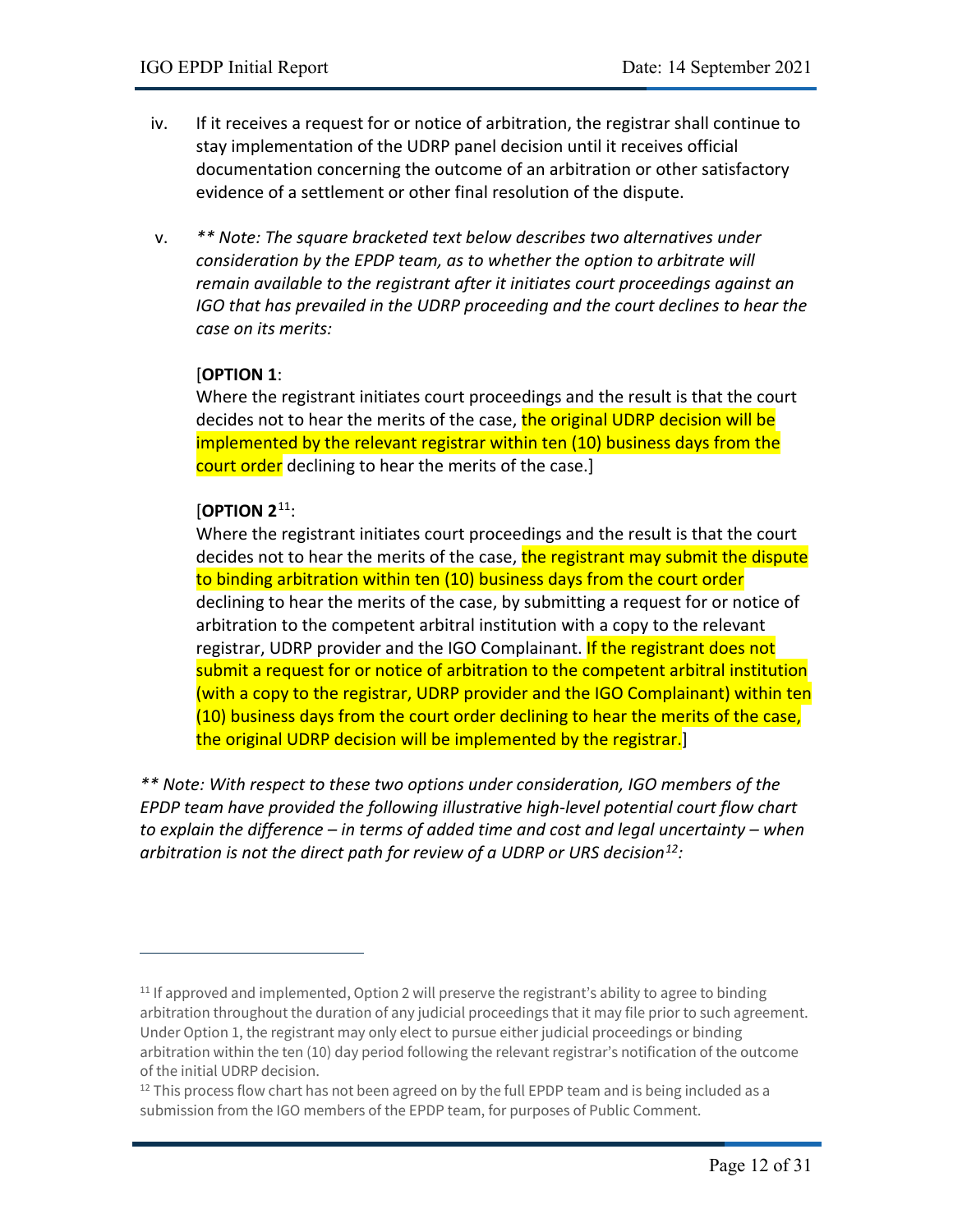

vi. The Registrar shall continue to maintain the Lock on the disputed domain name during the pendency of any judicial proceedings and/or arbitration, as applicable.

#### **Recommendation #5: Arbitral Review following a URS Proceeding**

The EPDP team recommends that the following provisions be added to the URS to accommodate the possibility of binding arbitration to review a Determination made under the URS:

- i. When submitting its complaint, an IGO Complainant shall also indicate whether it agrees that final determination of the outcome of the URS proceeding shall be through binding arbitration, in the event that the registrant also agrees to binding arbitration.
- ii. In communicating a URS Determination to the parties where the complainant is an IGO Complainant, the URS provider shall also request that the registrant indicate whether it agrees that any review of the URS Determination will be conducted via binding arbitration. The request shall include information regarding the applicable arbitral rules. The arbitral rules shall be determined by the Implementation Review Team which, in making its determination, shall consider existing arbitral rules such as those of the International Centre for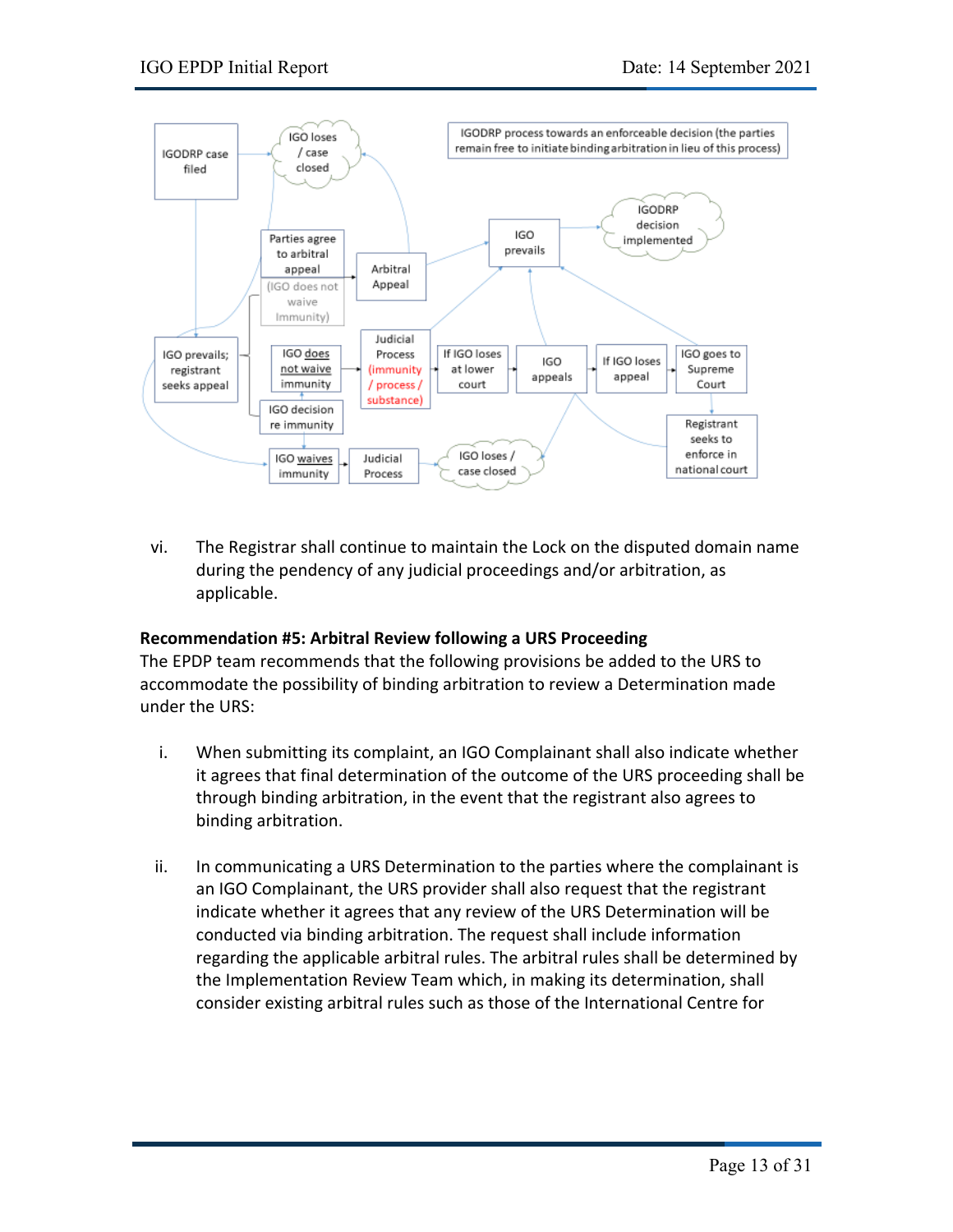Dispute Resolution (ICDR)<sup>13</sup>, the World Intellectual Property Organization (WIPO)<sup>14</sup>, the United Nations Commission for International Trade Law (UNCITRAL)<sup>15</sup> and the Permanent Court of Arbitration (PCA)<sup>16</sup>.

*iii. \*\* Note: The square bracketed text below describes two alternatives under consideration by the EPDP team, as to whether the option to arbitrate will remain available to the registrant after it initiates court proceedings against an IGO that has prevailed in the URS proceeding and the court declines to hear the case on its merits:* 

### [**OPTION 1:**

Where the registrant initiates court proceedings and the result is that the court decides not to hear the merits of the case, the relevant domain name(s) will remain suspended in accordance with the URS Determination. The registrant will not have the option to proceed to arbitration at this stage.]

### [**OPTION 2:**

Where the registrant initiates court proceedings and the result is that the court decides not to hear the merits of the case, the registrant may submit the dispute to binding arbitration within ten (10) business days from the court order declining to hear the merits of the case, by submitting a request for or notice of arbitration<sup>17</sup> to the competent arbitral institution, with a copy to the URS provider and IGO Complainant.]

iv. Where a registrant that has lost in a URS proceeding files an appeal under URS Section 12 and does not prevail in the appeal, it may submit the dispute to binding arbitration within ten (10) business days from the date of the appeal panel's decision, by submitting a request for or notice of arbitration to the competent arbitral institution, with a copy to the URS provider and the IGO Complainant. The relevant domain name(s) will remain suspended throughout the pendency of any such arbitration proceeding.

*\*\* Note: Draft URS Process Flow Chart for Recommendation #518:* 

 $\overline{a}$ 

<sup>&</sup>lt;sup>13</sup> See https://www.icdr.org/rules\_forms\_fees.

<sup>&</sup>lt;sup>14</sup> See https://www.wipo.int/amc/en/arbitration/rules/index.html.

<sup>&</sup>lt;sup>15</sup> See https://uncitral.un.org/en/texts/arbitration/contractualtexts/arbitration.

<sup>&</sup>lt;sup>16</sup> See https://pca-cpa.org/en/services/arbitration-services/pca-arbitration-rules-2012/.

 $17$  The EPDP team is using the terms "notice of arbitration" and "request for arbitration" as the former is the term used by UNCITRAL while the latter is used for proceedings at the ICC and WIPO.]

 $18$  The following flow chart was prepared by ICANN org Policy staff supporting the EPDP team and has not been finalized by the EPDP team. It is being included as a visual guide for purposes of Public Comment.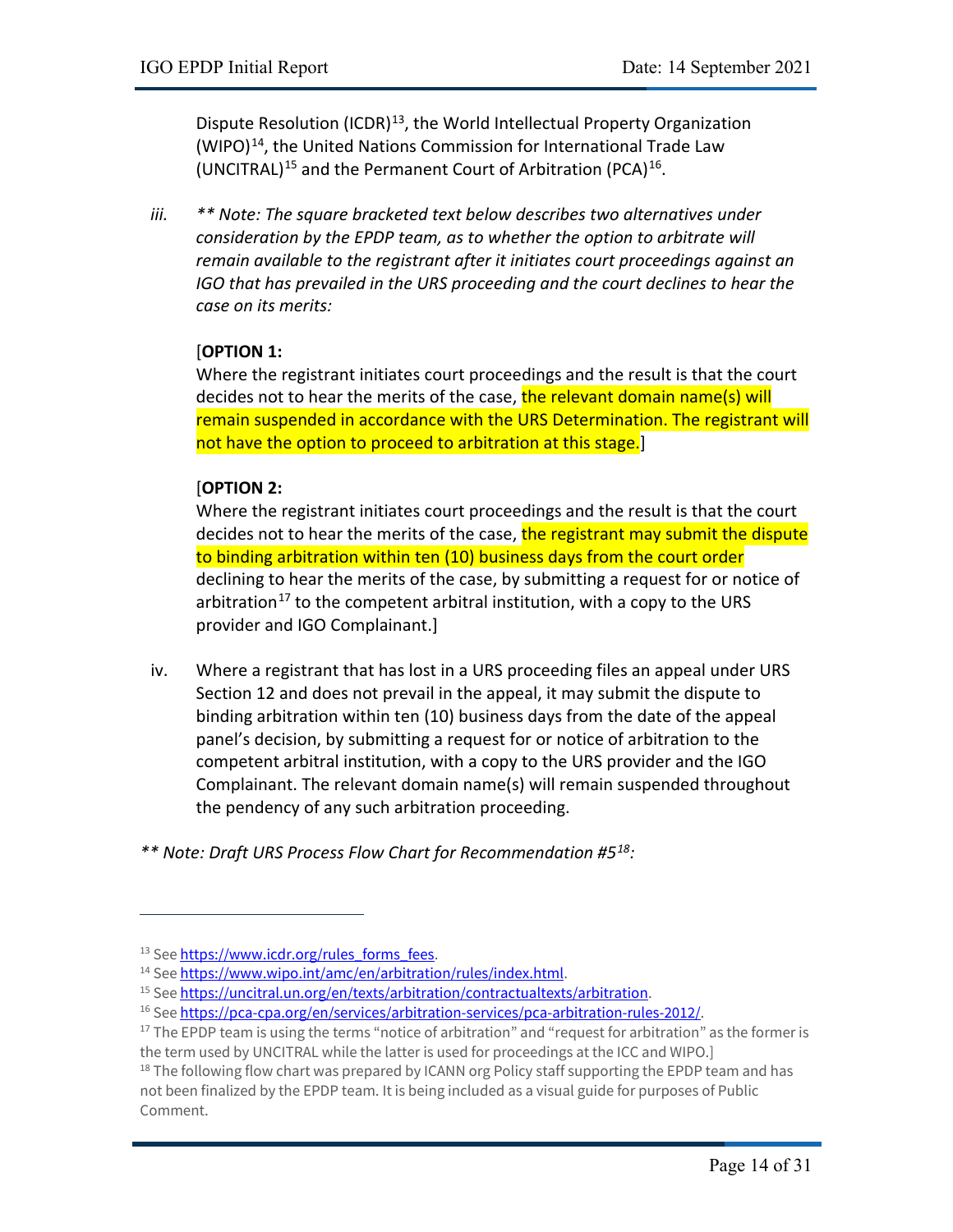

#### **Recommendation #6: Applicable Law in an Arbitration Proceeding**

i. Any arbitration will be conducted in accordance with the law as mutually agreed to by the parties.

*\*\* Note: The square bracketed text below describes two alternatives under consideration by the EPDP team, to apply in situations where the parties cannot agree on the applicable law:*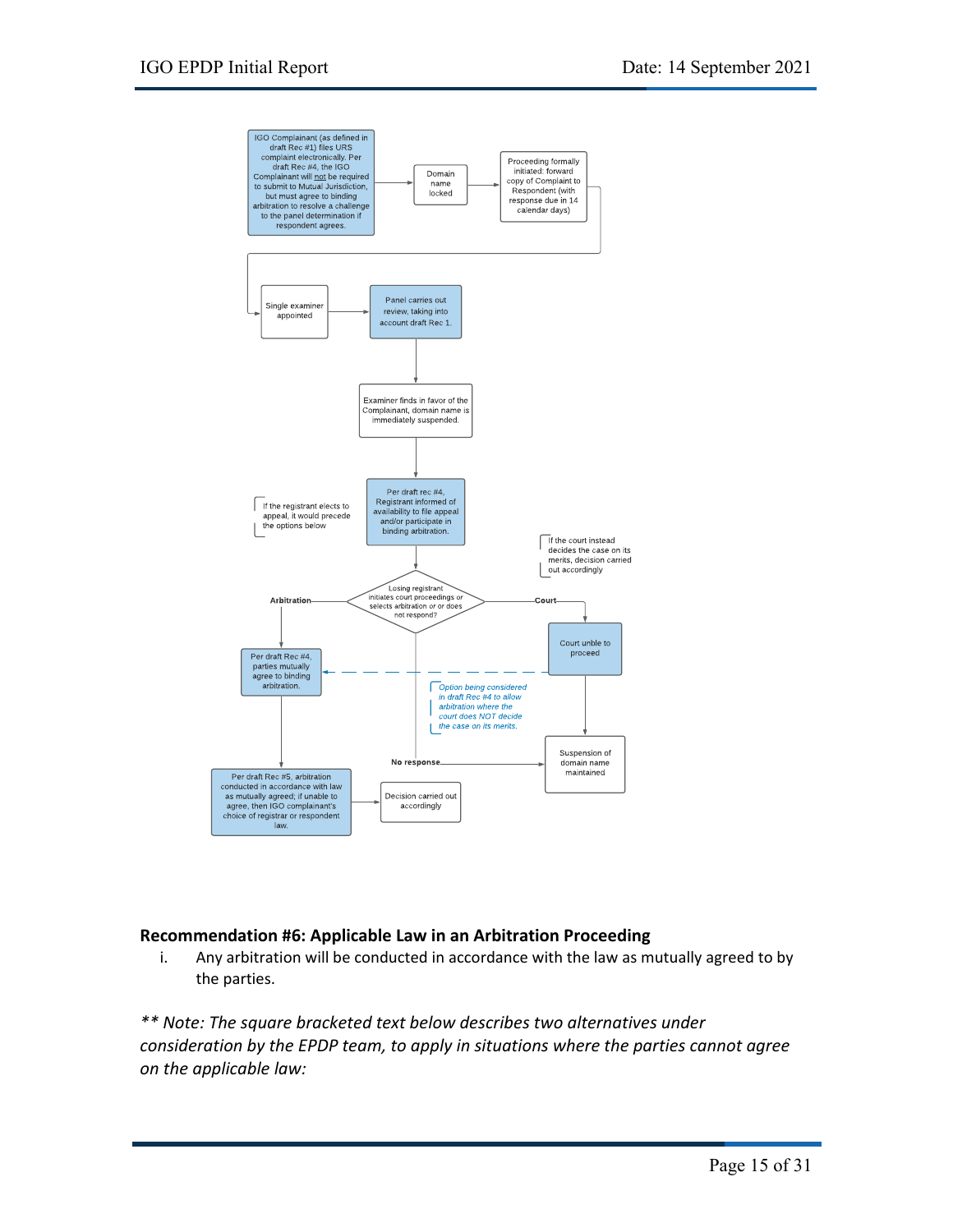### **[OPTION 1:**

Where the parties cannot reach mutual agreement, the arbitration will be conducted in accordance with the law of the relevant registrar's principal office or where the respondent is resident at the election of the IGO Complainant.]

### **[OPTION 2**:

Where the parties cannot reach mutual agreement, the arbitral tribunal shall determine the applicable law.

ii. [**POSSIBLE ADDITIONAL STEP UNDER CONSIDERATION**: If either party raises concerns to the arbitral tribunal about applying the law of the registrar's principal office or the respondent's place of residence, e.g., because it does not have a satisfactory cause of action related to the parties' dispute, the arbitral tribunal may request submissions from the parties as to the suggested applicable law or principles of law (which may include UDRP case precedent) to be applied.]

*\*\* Note: With respect to the bracketed text immediately above, some members of the EPDP team have raised concerns that some jurisdictions may not have a substantive cause of action for the parties to invoke. However, other members of the EPDP team have noted that this concern may arise for all UDRP complainants; as such, it will be more appropriate to address this topic as part a general review of the UDRP.*

- iii. In addition, the following non-exhaustive general principles (to be further developed by the expected Implementation Review Team) shall govern all arbitral proceedings conducted through this process:
	- a. The arbitration shall be conducted as a de novo review; i.e., the parties are permitted to restate their case completely anew, including making new factual and legal arguments and submit new evidence;
	- b. The parties may select more than one arbitrator;
	- c. The arbitrator(s) must be neutral and independent, and cannot be the panelist(s) who rendered the initial UDRP or URS decision; and
	- d. Both parties should be able to present their case in a complete manner.

*\*\* Note: The EPDP team continues to discuss whether specific requirements should be included in this policy recommendation. Some EPDP team members believe it is important to include requirements to ensure that an arbitration proceeding will provide the same procedural protections as would have been provided through a court review of the merits of the case; other members believe that these details are more appropriate for the expected IRT to develop, as part of its consideration of the arbitral rules to be applied. The EPDP team is currently discussing whether the following additional text should be included:*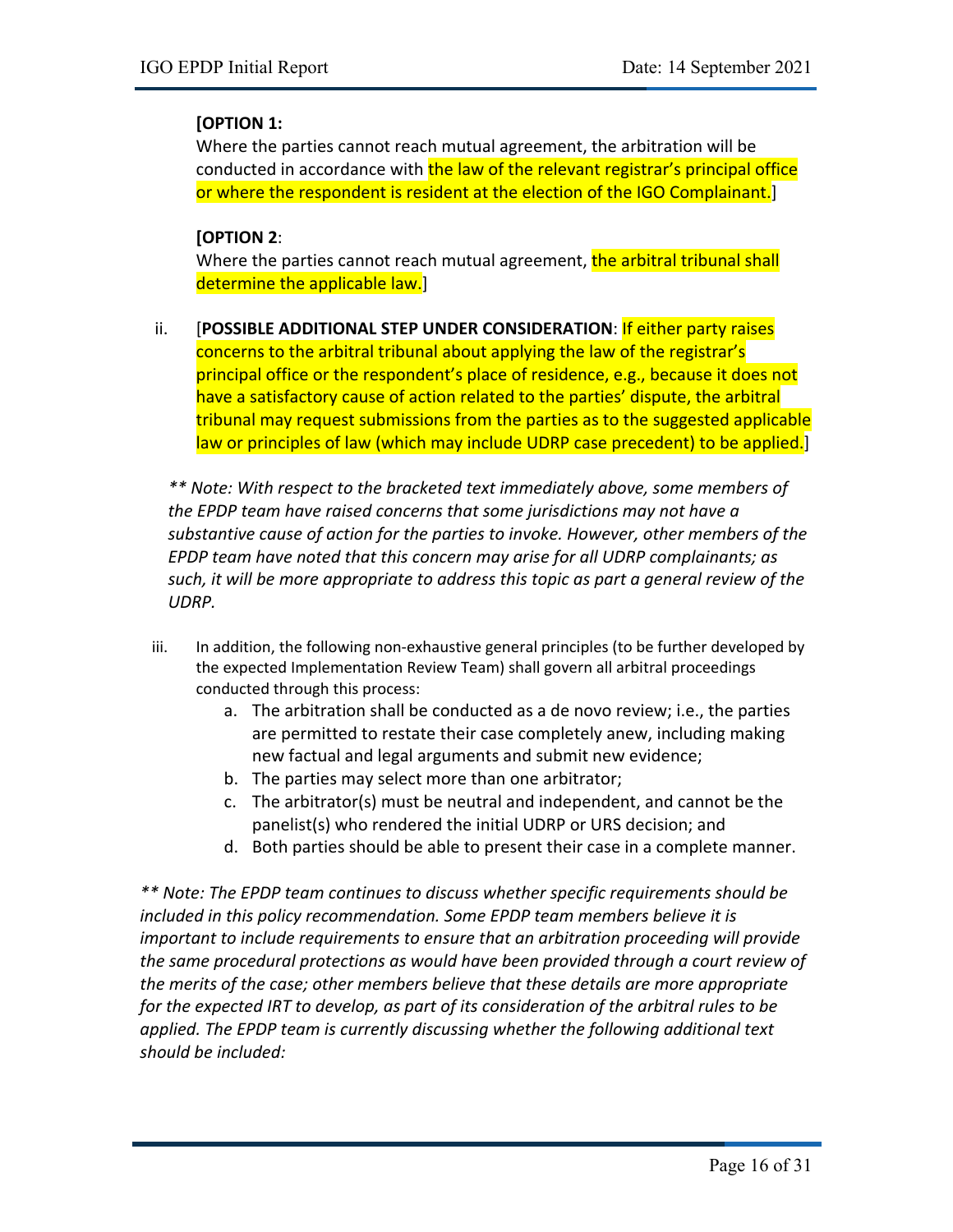[For example, and within the framework of the applicable arbitral rules, the parties should be able to provide additional written submissions and call witnesses, and hearings (which may be conducted online) should be permitted.]

### 2.2 Policy Change Impact Analysis

The EPDP team believes that its recommendations, if approved and adopted, will facilitate access to and use of the UDRP and URS by IGOs while preserving existing registrant rights. In addition, the EPDP team has developed specific rationale for its recommendations that it believes demonstrates how its proposed solutions are appropriate and proportionate to the problem it was tasked to solve, without modifying the essential structure or scope of the UDRP or URS, both of which have been or will be reviewed by the GNSO's RPM PDP in its Phase 2 work.

The EPDP team proposes the following metrics as useful starting points for measuring the effectiveness of its recommendations over time:

- Number of UDRP [and URS] complaints filed by IGOs, showing whether IGOs that may previously have had difficulty using the UDRP or URS due to the requirement to have (registered) trademarks are able to fulfill the requirement to demonstrate requisite unregistered rights through the Work Track's proposed eligibility requirements
- Number of UDRP [and URS] panel decisions in favor of IGO Complainants: (i) implemented by a registrar after ten (10) business days, without a court or arbitral proceeding; and (ii) stayed (i.e., not implemented) by a registrar as a result of the commencement of arbitration proceedings
- Number of UDRP [and URS] panel decisions involving IGO Complainants where there was no response from the registrant, and their outcomes
- $\blacksquare$  If the final recommendation includes the possibility of a losing registrant filing a request for arbitration following an unsuccessful attempt to file a court proceeding against an IGO Complainant prior to entering arbitration: number of court proceedings filed and their outcomes (e.g., whether the court assumed or declined jurisdiction)
- Number of arbitration proceedings between an IGO Complainant and losing registrant, the applicable law in all cases, and their outcomes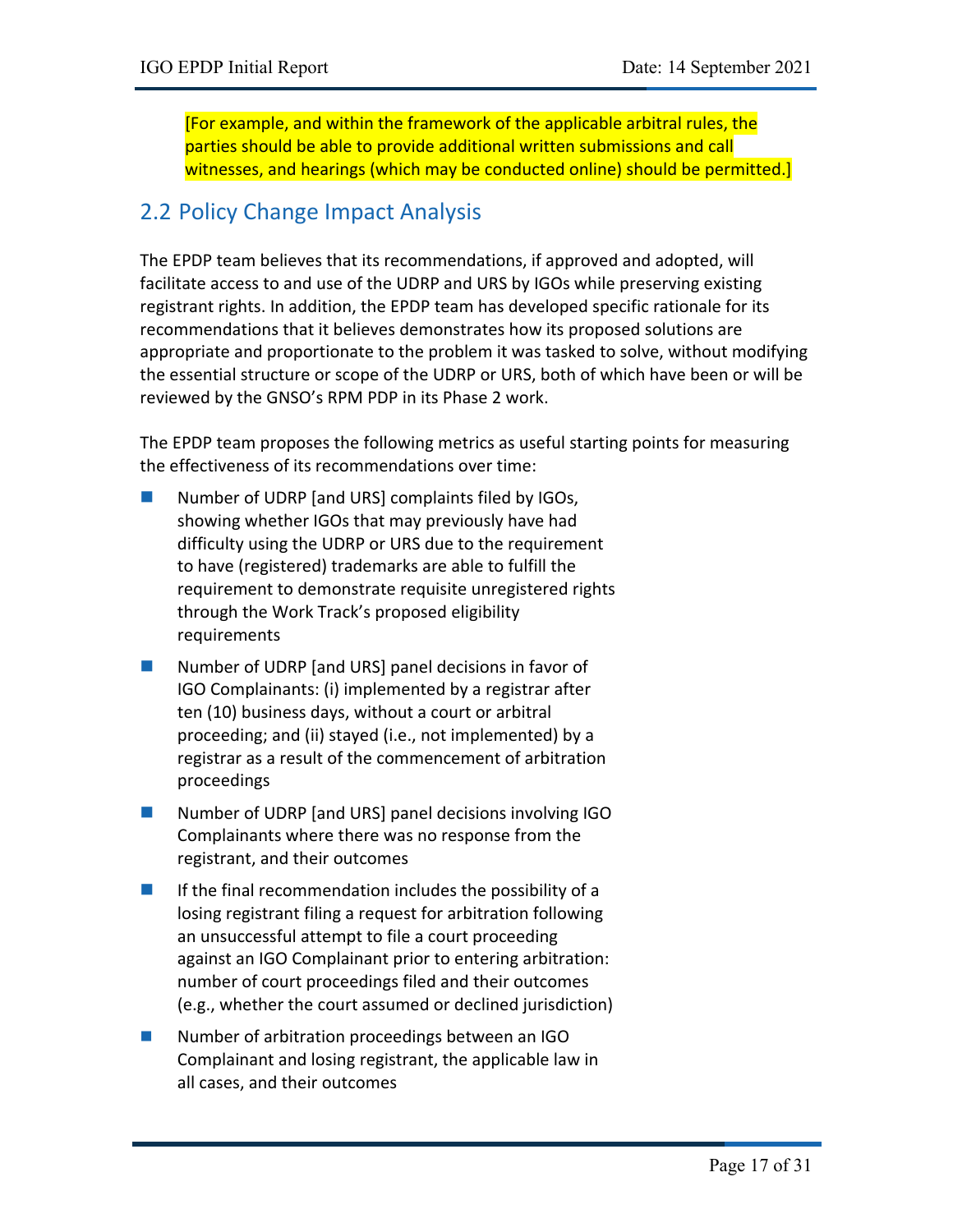The EPDP team recognizes that while some of these suggested metrics may be obtained from the relevant UDRP [and URS] service providers and ICANN-accredited registrars, it will likely be very difficult to obtain accurate counts and reports regarding post-UDRP/URS court proceedings. Similarly, obtaining accurate numbers and outcomes of arbitration proceedings will be extremely difficult, especially where these are not public. In these cases, it may be necessary to attempt to obtain illustrative data via registrant and IGO surveys, although the IGO Work Track acknowledges that the data obtained via such means are likely to be incomplete.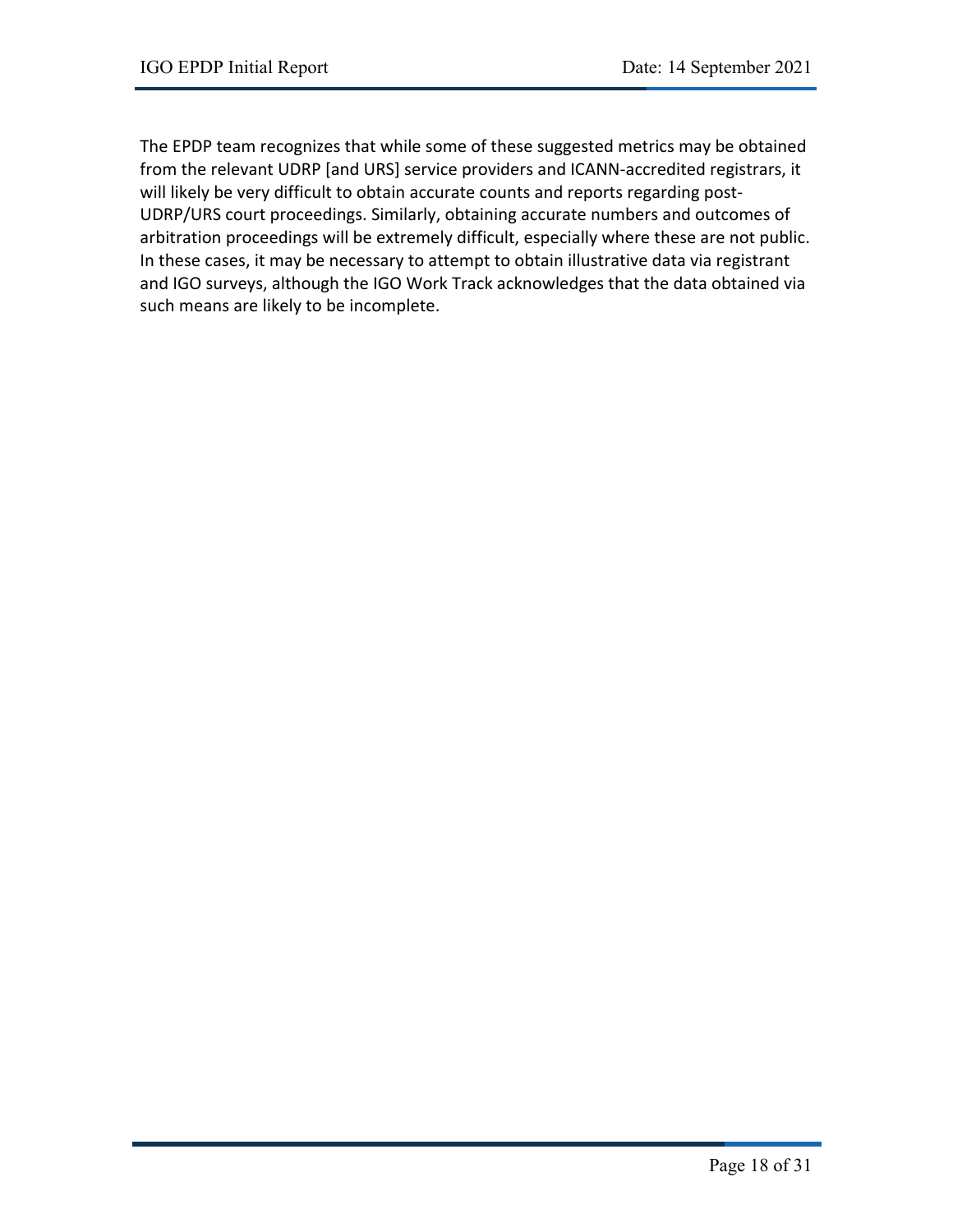# 3 Summary of Deliberations

This Section provides an overview of the deliberations of the EPDP team to date. The points outlined below are meant as brief, relevant background information on the group's discussions that provide the context for its proposed outcomes. They should not be read as either final recommendations or as representing the entirety of the deliberations of the EPDP team. The EPDP team will not finalize its recommendations to the GNSO Council until it has conducted a thorough review of the comments received during the Public Comment period on this Initial Report.

# 3.1 Initial Fact-Finding and Research

Under the Addendum establishing the IGO Work Track and reflected in the EPDP team Charter, the EPDP team *"is expected to take into account the review of the relevant historical documentation and prior community work conducted by the IGO-INGO Access to Curative Rights Protection Mechanisms PDP Working Group (see Sections 3.1 and 3.2 of the PDP Final Report), relevant GAC Advice, the 31-October-2016 letter from IGO Legal Counsels to Council Leadership, the external legal expert opinion commissioned by the PDP Working Group (Annex F), and the IGO Small Group Proposal (Annex D)."* EPDP team members were provided with these documents and a Briefing Paper to clarify the expected scope of work and to highlight the previous deliberations that took place in the IGO-INGO Access to Curative Rights PDP.

Notably, the Addendum provides that *"[i]n order to avoid, to the extent possible, reopening or re-visiting the policy recommendations, the GNSO Council instructs the IGO Work Track to base its recommendations on its analysis of the materials cited in this paragraph, and its deliberations as to whether there is a need to develop appropriate policy recommendations to address identified IGO needs in respect of the specific issue that was referred to the RPM PDP by the GNSO Council."* In this context, the EPDP team also reviewed a limited number of prior materials that the IGO-INGO Access to Curative Rights Protections PDP had considered relating to its discussions of an appeal process and possible elements of an arbitration process.

# 3.2 Deliberations Regarding IGO Eligibility under the UDRP and URS

As noted in Section 2 above, the EPDP team agreed that, to develop an appropriate policy solution for the problem it was created to solve, it was necessary to first consider the challenges which IGOs face with the current UDRP and URS requirement that a complainant have trademark rights. The GNSO Council had previously approved Recommendation #2 from the IGO-INGO Access to Curative Rights Protections PDP, which would allow IGOs to attempt to satisfy this requirement through reliance on the protections afforded by Article 6ter of the Paris Convention for the Protection of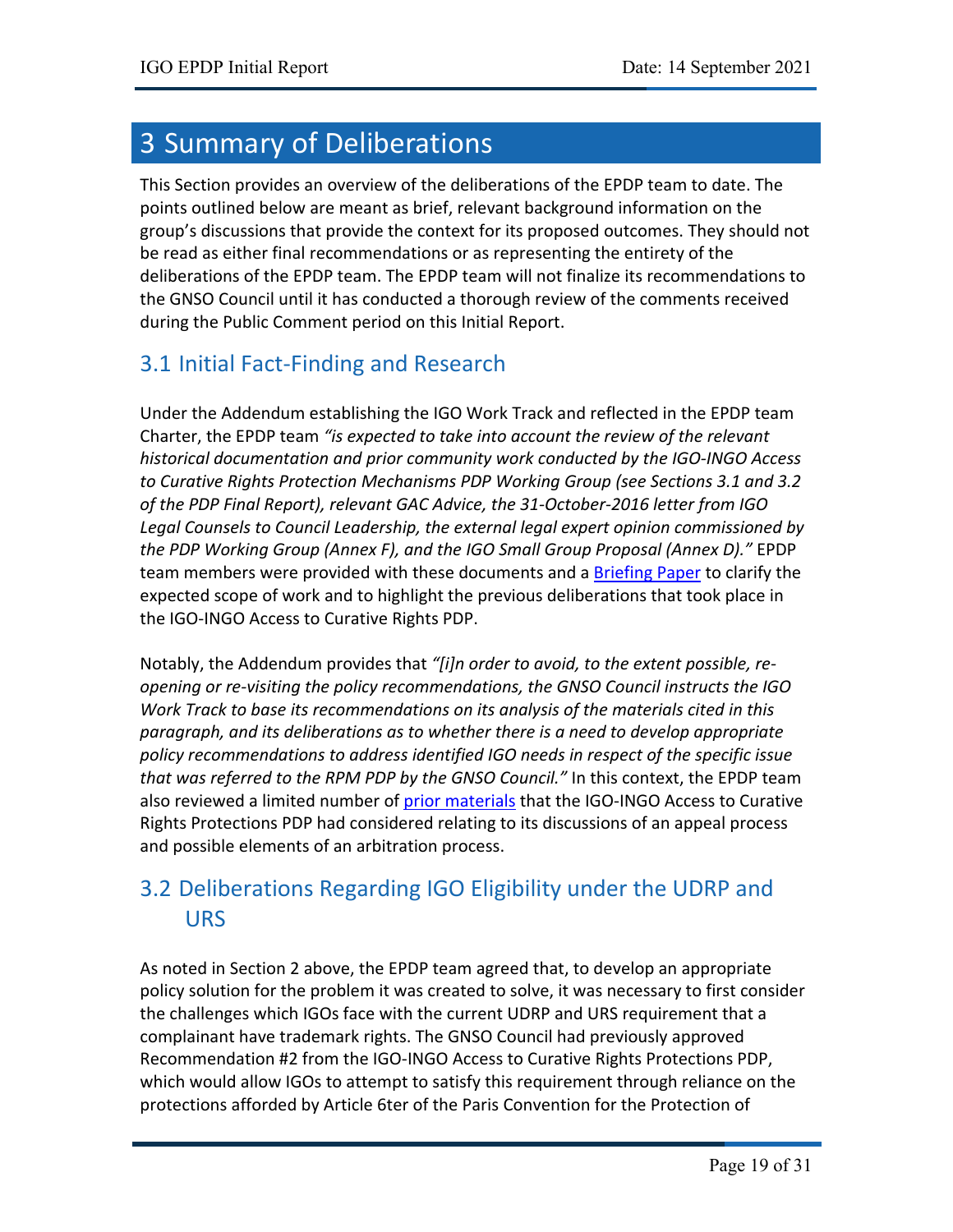$\overline{a}$ 

Industrial Property. In this regard, the EPDP team noted that, while Article 6ter requires member states at minimum to protect IGO identifiers against potentially confusing third-party trademark registrations or use as a mark, it does not in and of itself confer a recordation of substantive trademark rights to IGOs. The EPDP team also observed that the original Recommendation #2, as approved, leaves the decision as to whether Article 6ter protections would suffice for eligibility to file a UDRP and URS complaint to the relevant panelist(s) in each case, thereby potentially creating uncertainty for the parties involved.

To supplement the applicability of and to remain consistent with Recommendation #2, the EPDP team discussed and developed a proposed definition (including a demonstration of their public activities) for an "IGO Complainant" that would allow an IGO to demonstrate the rights that would be functionally equivalent to unregistered trademark rights.

The EPDP team's initial conclusions, including potential text for a definition, can be found in Section 2.1.1, above.

The EPDP team referred to the following additional resources about the United Nations system in arriving at its proposed definition:

- A list of the current (as of August 2020) states and organizations that have received standing invitations to be observers at the United Nations General Assembly: https://undocs.org/A/INF/75/3.
- A list of the United Nations' various entities and programs, including its Specialized Agencies: https://www.un.org/en/about-us/un-system.
- A list of the United Nations' subsidiary bodies, including its standing and ad hoc committees: https://www.un.org/en/ga/about/subsidiary/index.shtml.

# 3.3 Deliberations Regarding IGO Immunity and Registrant Rights

The EPDP team noted the report that an external legal expert, Professor Edward Swaine, had provided to the IGO-INGO Access to Curative Rights Protections PDP, which included the conclusion that requiring a complainant to submit to Mutual Jurisdiction<sup>19</sup>, as is the case under the UDRP and URS, can amount to a waiver of jurisdictional immunity by an IGO. Relatedly, the EPDP team acknowledged that removing this requirement for IGO Complainants could prejudice a registrant's right and ability to have an initial UDRP or URS determination reviewed judicially. In addition, the EPDP team recognized that a successful assertion of immunity by an IGO means that the court

 $19$  This term in the UDRP and URS refers to the jurisdiction either of a court where the relevant registrar's principal office is located, or of the registrant's location.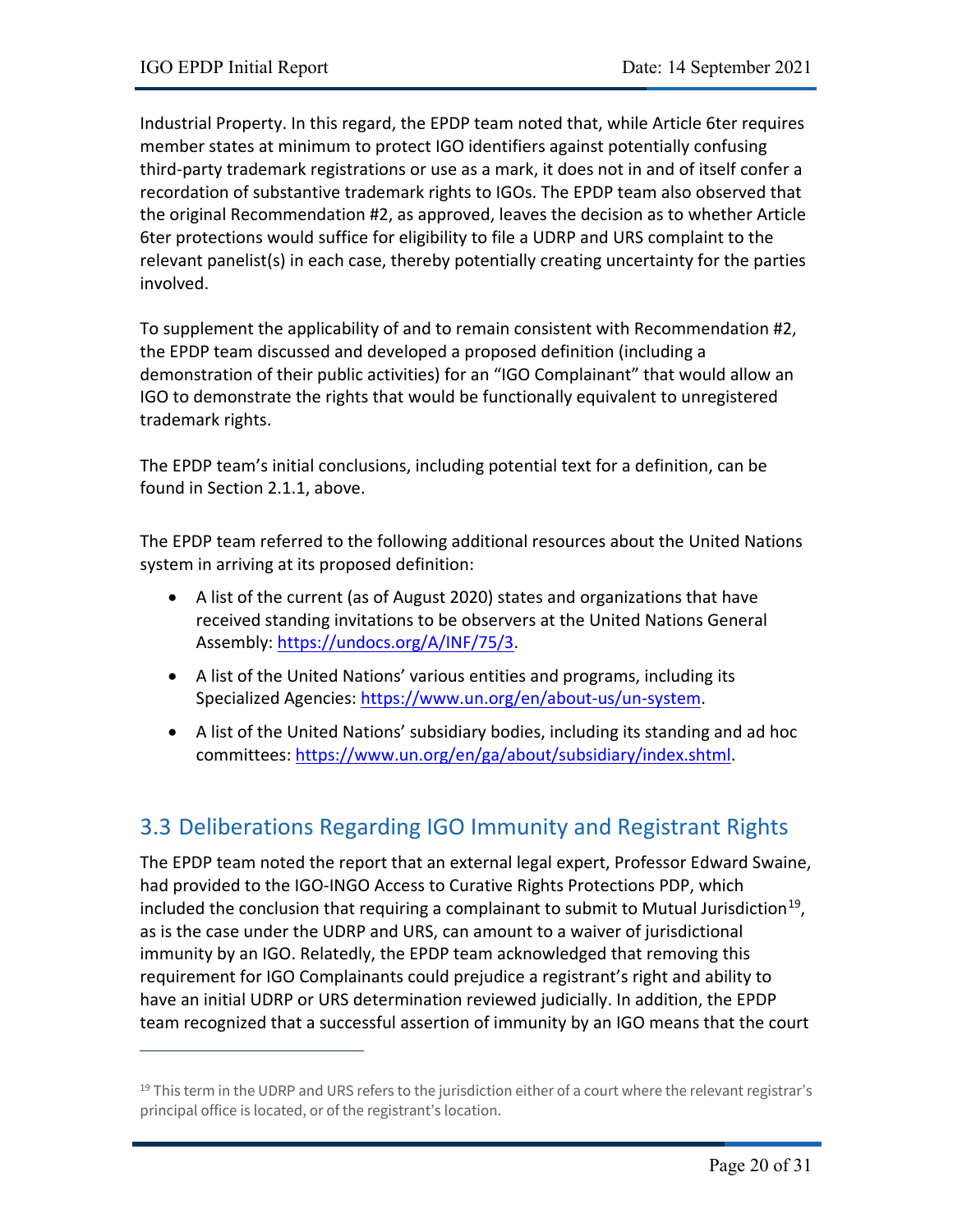$\overline{a}$ 

in question will decline to proceed with the case, with the result that the outcome of the initial UDRP or URS determination will therefore stand.

The EPDP team considered several proposals that could allow for the recognition of IGO privileges and immunities without adversely affecting a registrant's right to file proceedings in a court: in particular, the benefits and risks of developing an appeal process internal to the UDRP (i.e., where appeals from an initial UDRP panel decision would be reviewed by a panel comprising experienced UDRP panelists) compared with allowing for a voluntary arbitration process. The EPDP team reviewed proposals concerning the required elements for either an appeal process or an arbitration option, covering matters ranging from the selection of an appeals panel or arbitral tribunal and how to ensure their neutrality, to the procedural rules that should apply to either process option<sup>20</sup>. While some EPDP team members believed that an internal appeals process was the most efficient path forward (e.g. pointing to the process that Nominet has been using in the ".uk" ccTLD), ultimately, other members of the Work Track did not agree and preferred making the option of voluntary arbitration explicit in the UDRP and URS.

Having accepted that it would be appropriate to continue to work on an arbitration process rather than an internal appeal mechanism, the EPDP team discussed what aspects of an arbitration proceeding would need to be incorporated into the UDRP and URS as requirements. The EPDP team reached agreement on several elements, e.g., the arbitration must be conducted as a substantive review of the case, and in UDRP cases the registrar's lock on the disputed domain must be maintained for the duration of the relevant proceedings<sup>21</sup>. At this stage, however, the EPDP team was not able to reach preliminary agreement on two specific questions:

- Whether a losing registrant should have the ability to preserve the option to go to arbitration if it decides to first file a case in court and the court declines to hear the merits of the case; and
- What substantive law should apply in the arbitration proceeding.

Some EPDP team members believe that preserving the option for a registrant to go to arbitration following an unsuccessful attempt to invoke judicial consideration of its case would lead to a much more costly and inefficient process, while other members thought that retaining the registrant's ability to proceed to arbitration following its choice to go to court as an initial option was important to ensure that the registrant can seek consideration of the merits of its case. The EPDP team's initial conclusions can be found in Section 2.1.2. The text includes the options for these two questions that are currently under consideration. The EPDP team emphasizes that it intends for these

<sup>&</sup>lt;sup>20</sup> See [INSERT RELEVANT EARLY GOOGLE DOC] for details of the proposed appeal process that the IGO Work Track considered.

 $21$  See Section 2.1.2 for the full set of elements recommended by the Work Track for the arbitral option.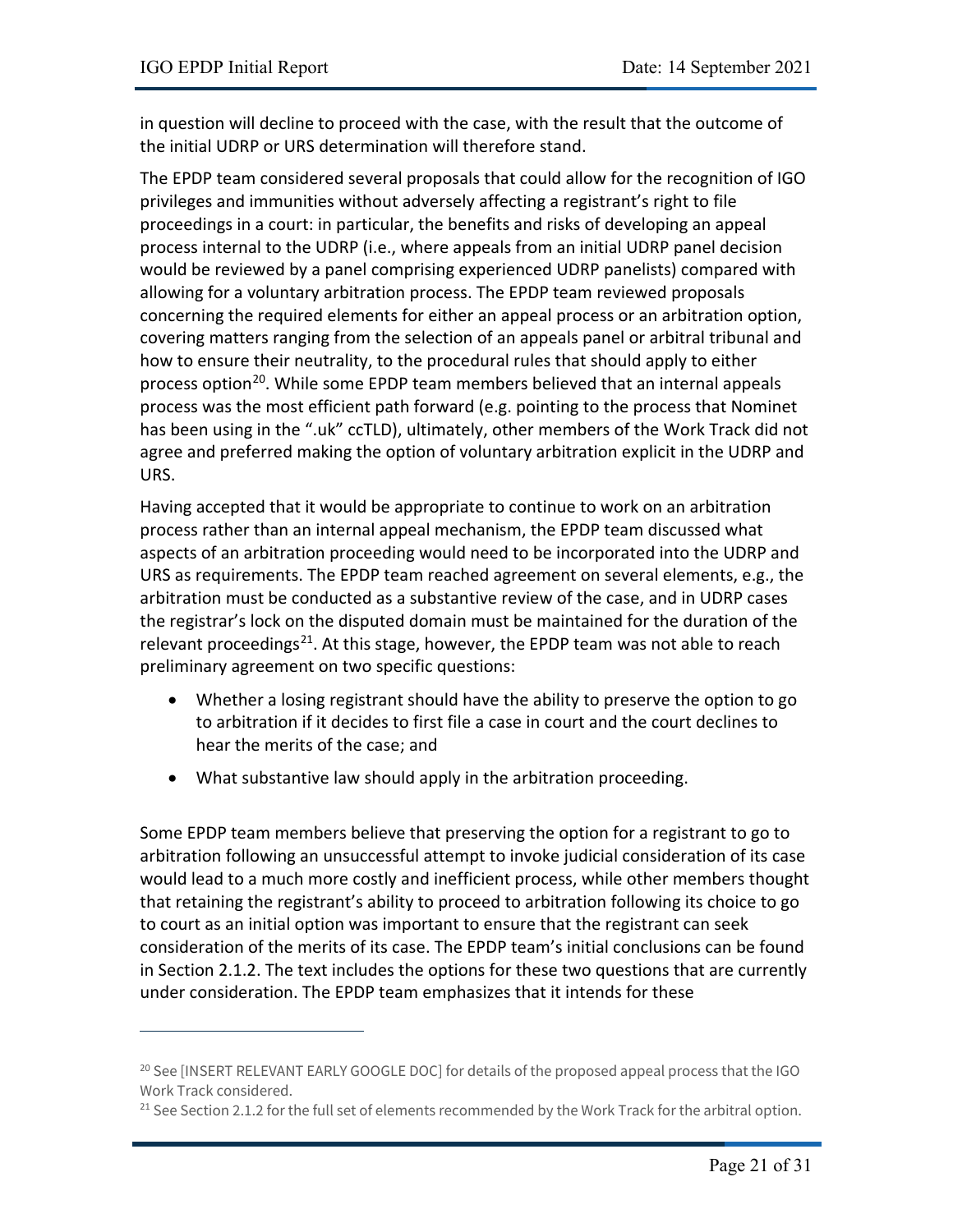recommendations to be interdependent, i.e., considered and adopted as a single package.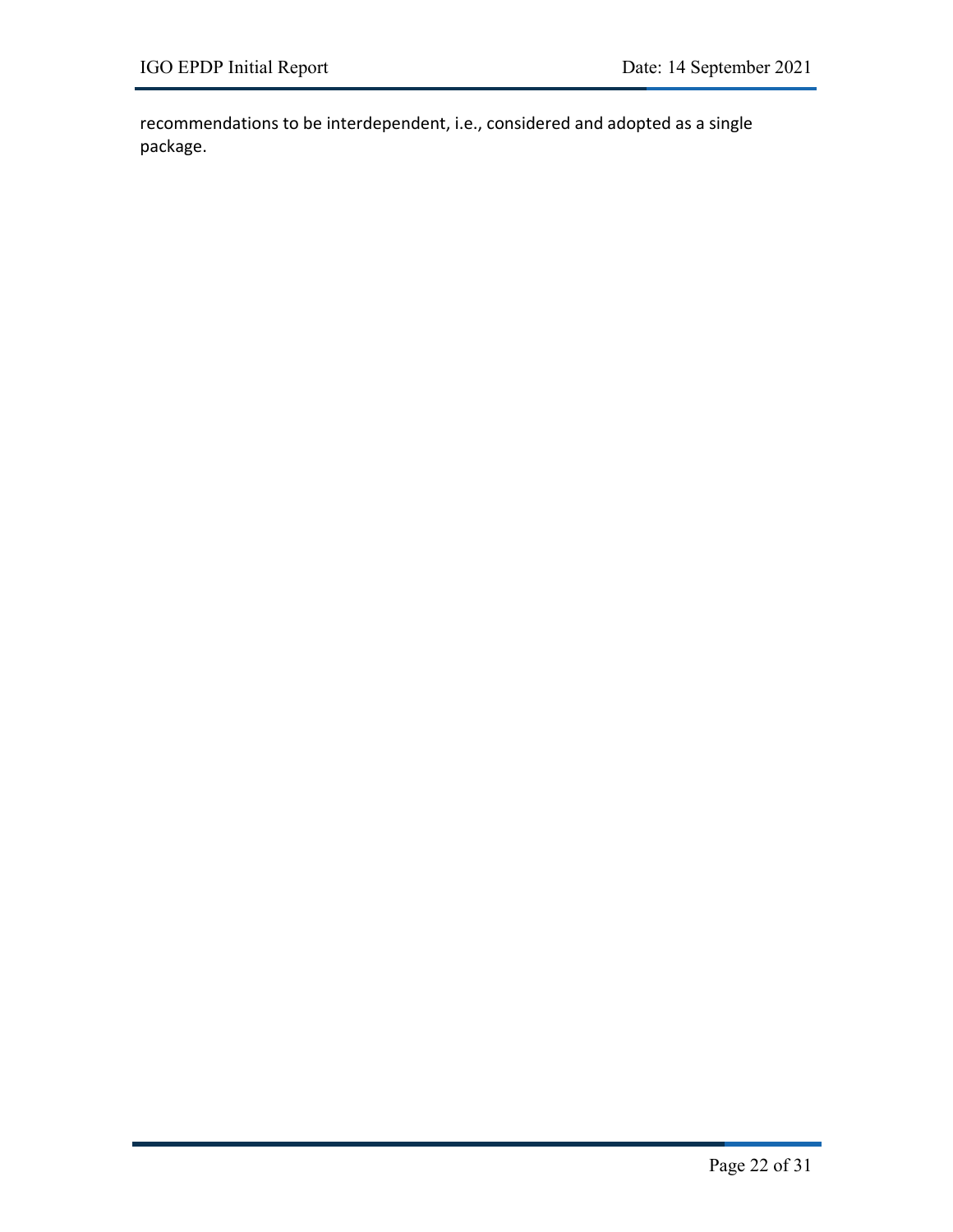# 4 Conclusions and Next Steps

### 4.1 Preliminary Conclusions

As described more fully in Section 2, above, the EPDP team has reached preliminary agreement on the addition of a definition of "IGO Complainant" to the current Rules applicable to the UDRP and URS, which is intended to clarify how an IGO may demonstrate rights to proceed against a registrant in the absence of a (registered) trademark. The EPDP team has also preliminarily agreed that providing for voluntary arbitration within the overall framework of the UDRP and URS is an appropriate approach toward resolving the issue of how to recognize an IGO's jurisdictional immunity, provided that a registrant's right to choose to go to court is also preserved.

However, the EPDP team has not reached agreement on the following specific questions: (1) whether a registrant should continue to be able to agree to voluntary arbitration after a court has declined to hear the merits of the case; and (2) what the applicable substantive law should be where the parties have agreed to proceed to arbitration.

## 4.2 Next Steps

The EPDP team will review and analyze all Public Comments received on this Initial Report, following which it will prepare its draft final recommendations for a formal consensus call in accordance with the GNSO's Working Group Guidelines. The group's final recommendations will be submitted to the GNSO Council as a Final Report.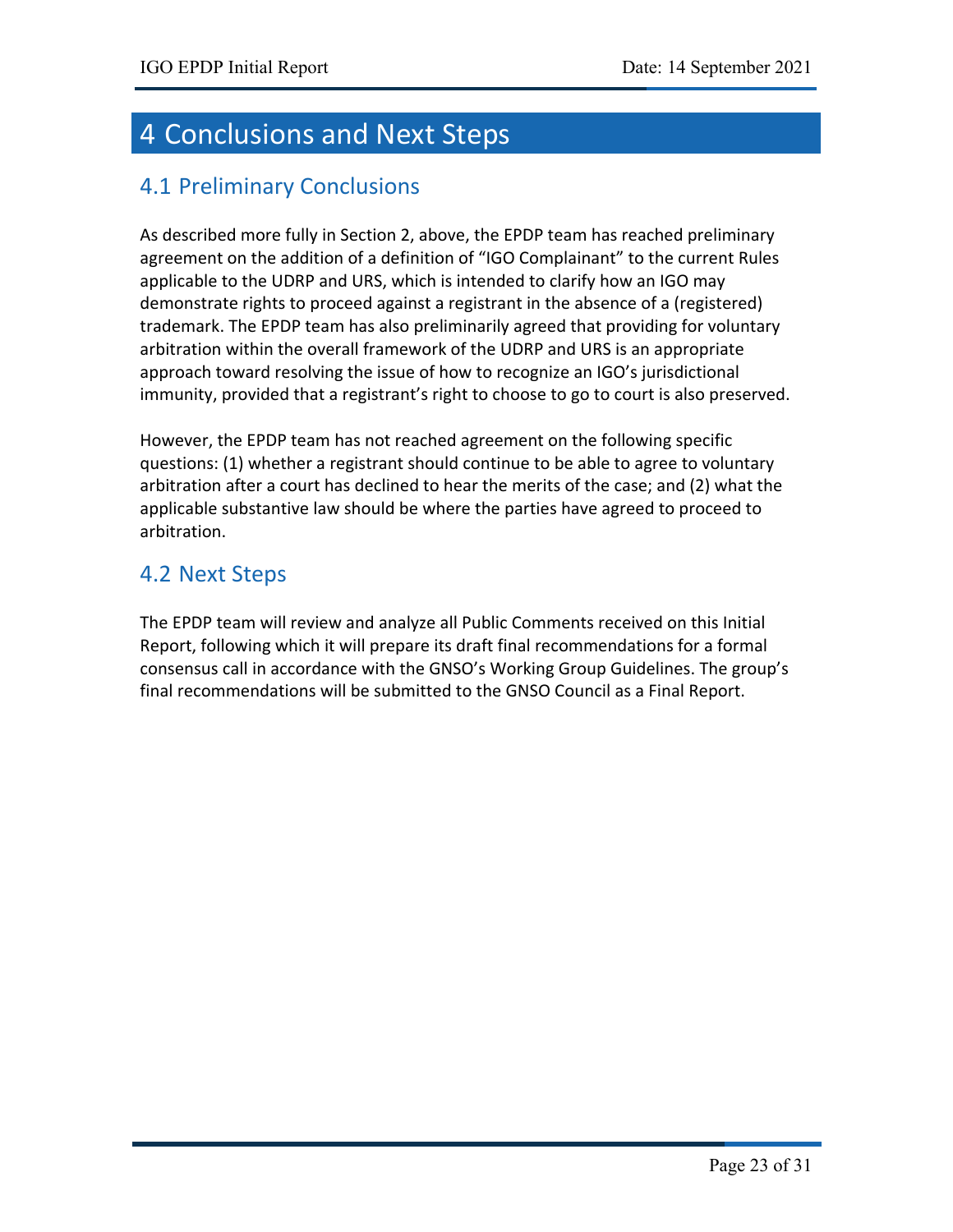# 5 Relevant Process & Issue Background

### 5.1 Process Background

In June 2014, the GNSO Council chartered the IGO-INGO Access to Curative Rights PDP to develop policy recommendations as to whether *"to amend the UDRP and URS to allow access to and use of these mechanisms by IGOs and [International Non-Governmental Organizations (INGOs)] and, if so in what respects or whether a separate, narrowly-tailored dispute resolution procedure at the second level modeled on the UDRP and URS that takes into account the particular needs and specific circumstances of IGOs and INGOs should be developed."* The PDP Working Group submitted its Final Report containing five recommendations to the GNSO Council in July 2018. Following several months of deliberations over the PDP recommendations, during which several Councilors voiced concerns over the implications of Recommendation #5, in April 2019 the GNSO Council voted to approve the first four recommendations, and to refer Recommendation #5 to the RPM PDP to consider during Phase 2 of its work.

As indicated in its April 2019 resolution, the GNSO Council approved an Addendum to the RPM PDP Charter in January 2020 to initiate the necessary policy work on Recommendation #5. The Addendum reflects the outcomes of various discussions between the GNSO Council and the Governmental Advisory Committee ("GAC") as well as interested IGOs, during which the GAC and IGO representatives had indicated that they would be willing to participate in a targeted policy effort that focuses on the issue of curative rights for IGOs and drawing on the community's recent experiences with the Expedited PDP on the Temporary Specification for gTLD Registration Data and Work Track 5 of the GNSO New gTLD Subsequent Procedures PDP.

In October 2020, the GNSO Council issued a call for Expressions of Interest to serve as the IGO Work Track Chair. Following the GNSO Council leadership team's review of the applications it received, the GNSO Council appointed former ICANN Board Director Chris Disspain to the position in December 2020.

The Addendum to the RPM PDP Charter laid out certain criteria for membership appointments to the IGO Work Track and specified its overall composition and representativeness across the ICANN community. The GNSO's Business Constituency, Intellectual Property Constituency, Internet Service Providers and Connectivity Providers Constituency and the Non-Commercial Stakeholder Group, as well as the At Large Advisory Committee, the GAC and interested IGOs all appointed members in accordance with the requirements in the Addendum.

Following the completion of Phase 1 of the RPM PDP and pending the launch of Phase 2, the GNSO Council resolved to continue the IGO Work Track's work through an EPDP in August 2021. The Council emphasized that this decision was wholly procedural in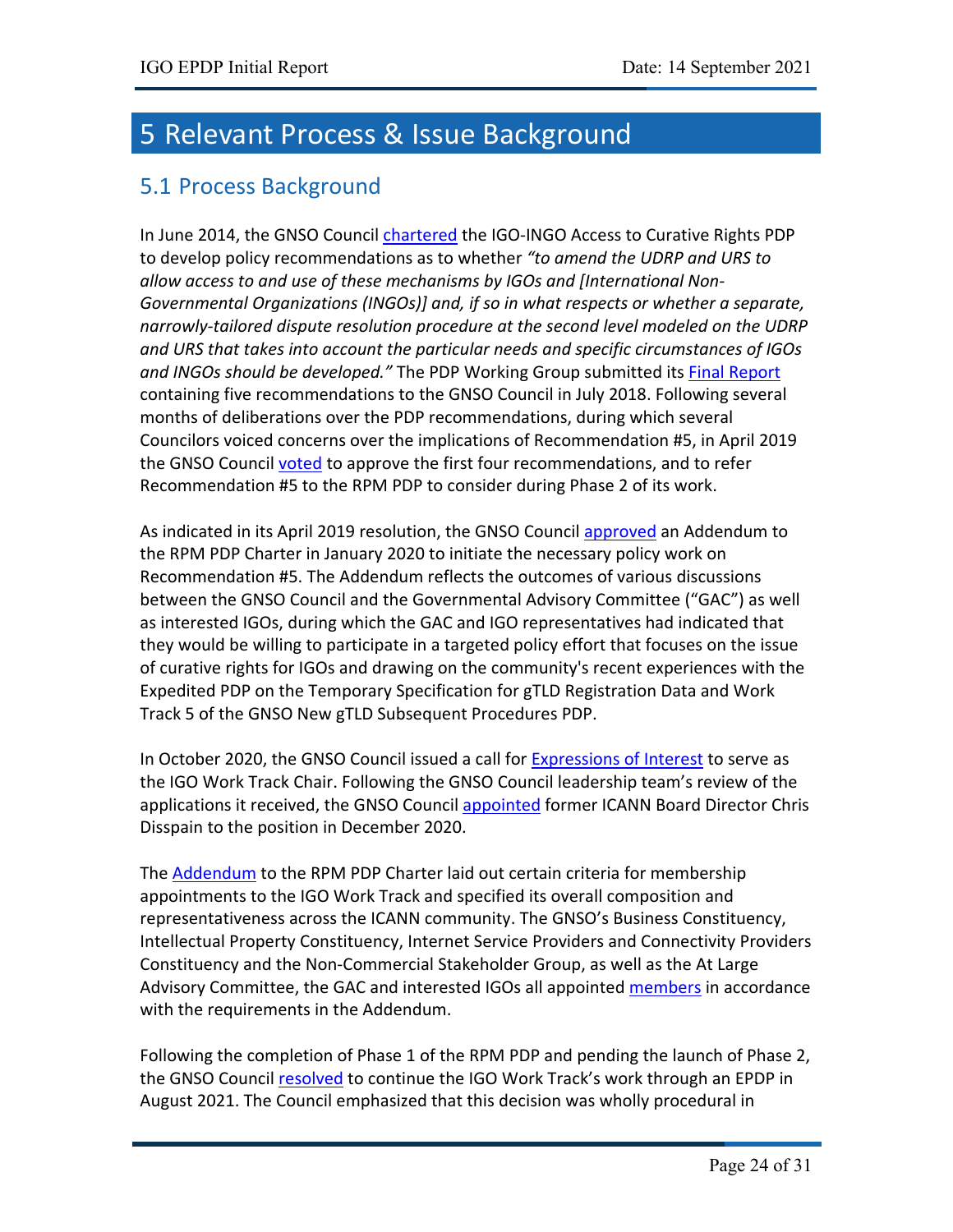nature, and was intended to provide a process framework to maintain the momentum the IGO Work Track had displayed and to continue the same scope of work (via the new EPDP Charter) as reflected in the original Addendum that the Council had previously approved.

### 5.2 Issue Background

The IGO-INGO Access to Curative Rights PDP (active from June 2014 to July 2018) had been preceded by an IGO-INGO Protections in All gTLDs PDP, which had taken place between October 2012 and November 2013. One of the recommendations from that prior PDP, which the GNSO Council approved, was for the Council to request an Issue Report to determine whether a separate PDP should be initiated to explore possible amendments to the UDRP and the URS that would enable access to and use of such curative rights protection mechanisms by IGOs and INGOs. The Final Issue Report that the GNSO Council requested includes background on prior work within and outside the ICANN community on the issue of curative rights protections for IGOs and INGOs, and documented the challenges that these organizations face in using the existing UDRP and URS. Consequently, the GNSO Council initiated the IGO-INGO Access to Curative Rights PDP in June 2014, *"to evaluate: (i) whether the UDRP and/or URS should be amended (to enable their access and use by IGOs and INGOs whose identifiers had been recommended for protection by the IGO-INGO PDP WG) and if so, in what way; or (ii) whether a separate narrowly-tailored procedure modeled on these curative rights protection measures to apply only to protected IGO and INGO identifiers should be developed."*

Following four years of deliberations, the IGO-INGO Access to Curative Rights PDP proposed five recommendations to the GNSO Council, as follows:

### *Recommendation #1:*

*1(a): For INGOs (including the Red Cross movement and the International Olympic Committee), no substantive changes to the UDRP and URS are to be made, and no specific new dispute resolution procedures are to be created. 1(b): For IGOs, no specific new dispute resolution procedures are to be created.*

### *Recommendation #2:*

*The Working Group notes that an IGO may seek to demonstrate that it has the requisite standing to file a complaint under the UDRP or URS by showing that it has complied with the requisite communication and notification procedure in accordance with Article 6ter of the Paris Convention for the Protection of Industrial Property. An IGO may consider this to be an option where it does not have a registered trademark or service mark in its name and/or acronym but*  believes it has certain unregistered trademark or service mark rights for which it *must adduce factual evidence to show that it nevertheless has substantive legal rights in the name and/or acronym in question.*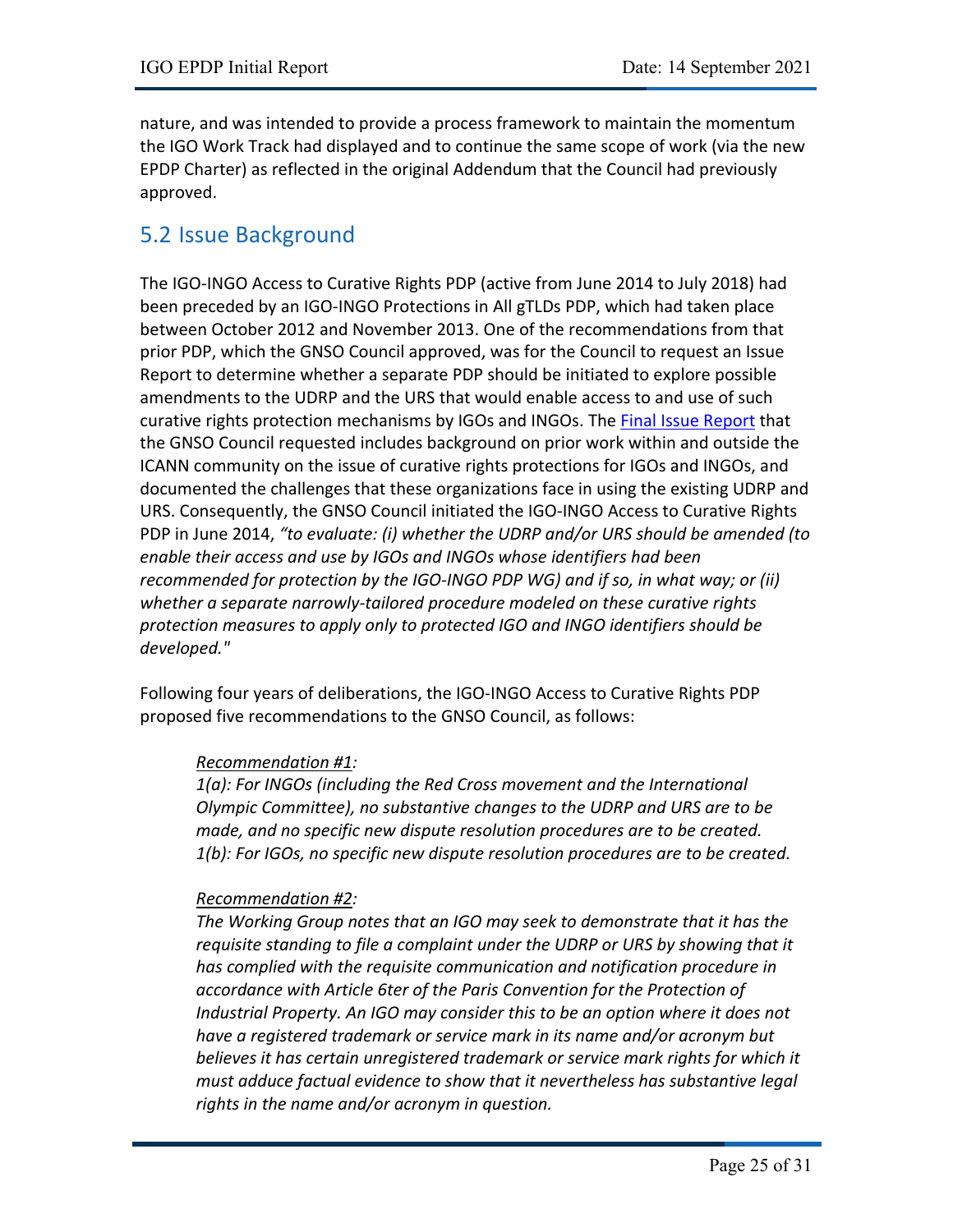*In this regard, the Working Group recommends that specific Policy Guidance on this topic be issued by ICANN to clarify the following points:* 

*(a) this alternative mechanism for standing is not needed in a situation where an IGO already holds trademark or service mark rights in its name and/or acronym, as the IGO would in such a case proceed in the same way as a non-IGO trademark owner;* 

*(b) whether or not compliance with Article 6ter will be considered determinative of standing is a decision to be made by the UDRP or URS panelist(s) based on the facts of each case; and* 

*(c) the possibility that an IGO may seek to rely on its compliance with Article 6ter to demonstrate standing should not modify or affect any of the existing grounds which UDRP and/or URS panelists have previously found sufficient for IGO standing (e.g., based on statutes and treaties).*

### *Recommendation #3:*

*ICANN shall create and issue Policy Guidance: (a) outlining the various procedural filing options available to IGOs, e.g. they have the ability to elect to have a complaint filed under the UDRP and/or URS on their behalf by an assignee, agent or licensee; and (b) advising IGOs and INGOs to, in the first instance and prior to filing a UDRP or URS complaint, contact the registrar of record to address the harms for which they are seeking redress. In addition, ICANN shall ensure that this Policy Guidance document is brought to the notice of the Governmental Advisory Committee (GAC) for its and its members' and observers' information and published along with the procedures and rules applicable to the UDRP and URS on the ICANN website.*

#### *Recommendation #4:*

*Notwithstanding GAC advice concerning access to curative rights processes for IGOs as well as the Charter language requiring the Working Group to consider "the need to address the issue of cost to IGOs and INGOs to use curative processes", there was no support within the Working Group for a recommendation to provide subsidies to any party to use the UDRP or URS. Nevertheless, the Working Group recognizes that it has no authority to obligate the expenditure of ICANN funds, and it understands, further, that the feasibility of providing IGOs with access to the UDRP and URS at no or nominal cost to the IGOs is a question that must be addressed directly through discussions between the ICANN Board with the GAC and IGOs. The Working Group also notes that many Working Group members believe that a respondent should also be eligible to receive financial support for its defense in a case where ICANN has subsidized the complainant.*

#### *Recommendation #5:*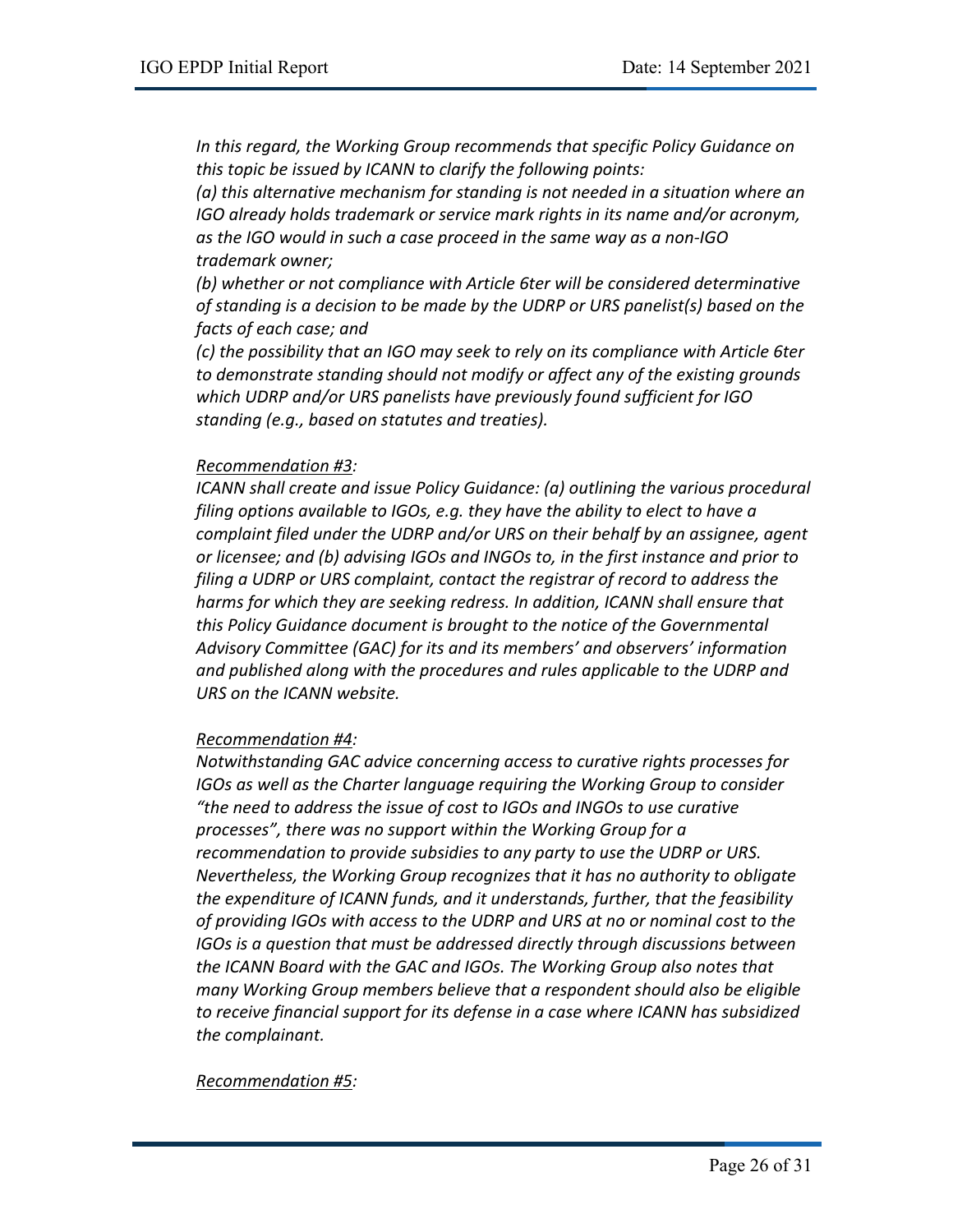*Where a losing registrant challenges the initial UDRP/URS decision by filing suit in a national court of mutual jurisdiction and the IGO that succeeded in its initial UDRP/URS complaint also succeeds in asserting jurisdictional immunity in that court, the decision rendered against the registrant in the predecessor UDRP or URS shall be set aside (i.e. invalidated).*

As noted in Section 1, above, the GNSO Council's review of the PDP Final Report revealed several concerns over the implications of Recommendation #5. The GNSO Council therefore decided not to approve this recommendation, electing instead to refer it to the RPM PDP and to create a separate IGO Work Track within that PDP framework that was to try to develop a policy solution that would nevertheless be *"generally consistent"* with the other four PDP recommendations that the GNSO Council approved.

The GNSO Council's intentions and instructions as to the scope of work for the new IGO Work Track are documented in its resolution creating the Work Track and the Addendum laying out the problem statement, membership requirements and process methodology for the Work Track. As noted above, these instructions and scope of work were not affected or modified through the GNSO Council's procedural decision to continue the Work Track's work via an EPDP.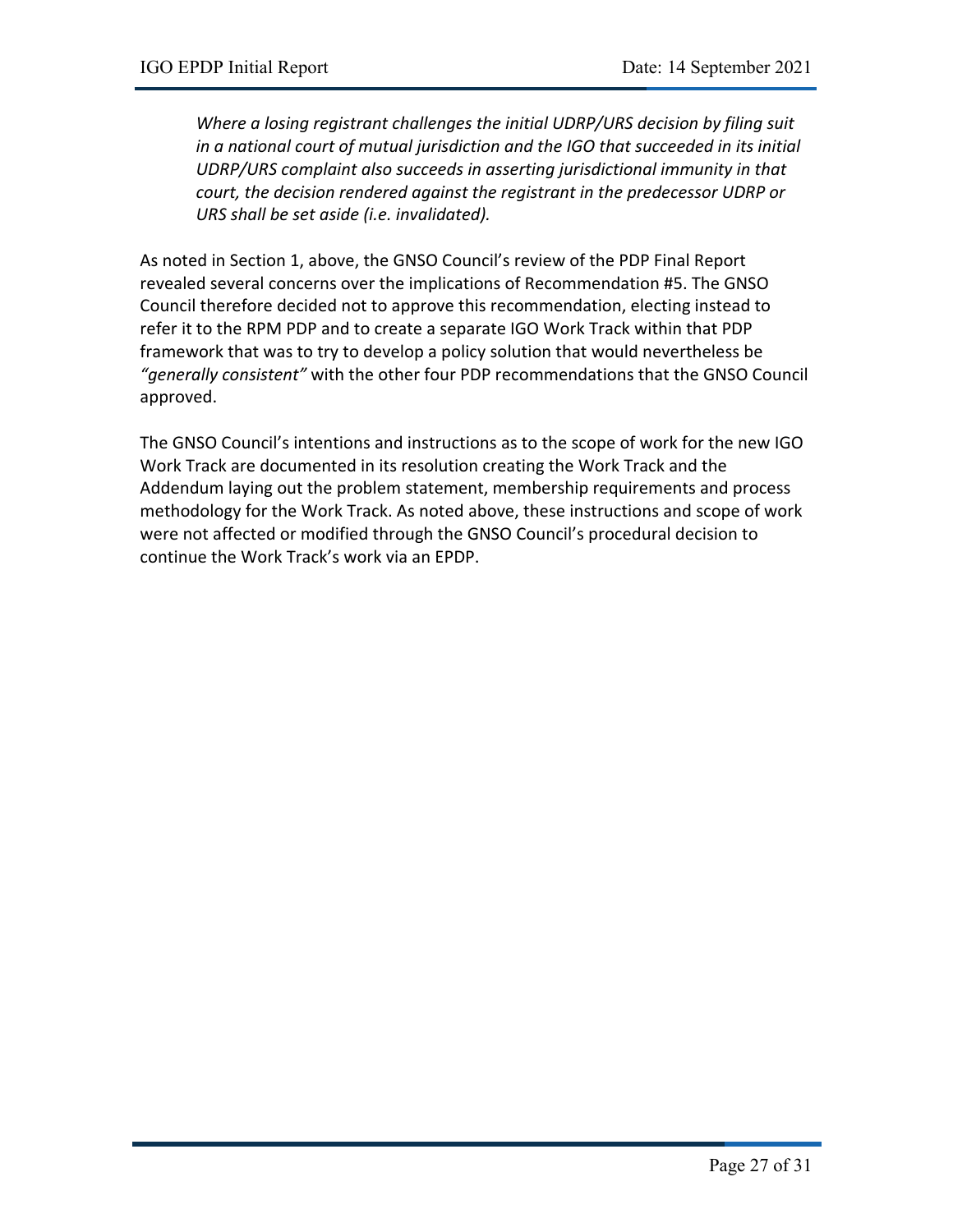# 6 Approach Taken by the Work Track

## 6.1 Working Methodology

The EPDP team held its first meeting in February 2021. Recordings and transcripts of the group's discussions can be found on its wiki space. It has conducted its work primarily through weekly conference calls, in addition to email exchanges on its mailing list.

As instructed by the GNSO Council, the EPDP team prepared a work plan which it reviewed on a regular basis. The EPDP Chair and the GNSO Council liaison to the EPDP team also provided regular reports to the GNSO Council regarding the status and progress of the group's work.

### 6.1.1 Work Track Membership and Attendance

#### **Plenary Meetings:**

- 23 Plenary calls (+3 cancelled) for 34.5 call hours for a total of 637.5 person hours
- 84.8% total participation rate

#### **Small Team Meetings:**

- 2 Small team calls for 2.0 call hours for a total of 12.0 person hours
- 100.0% total participation rate

#### **Leadership Meetings:**

• 27 Leadership calls for 27.0 call hours for a total of 161.0 person hours

The EPDP Team email archives can be found at https://mm.icann.org/pipermail/gnsoigo-wt/.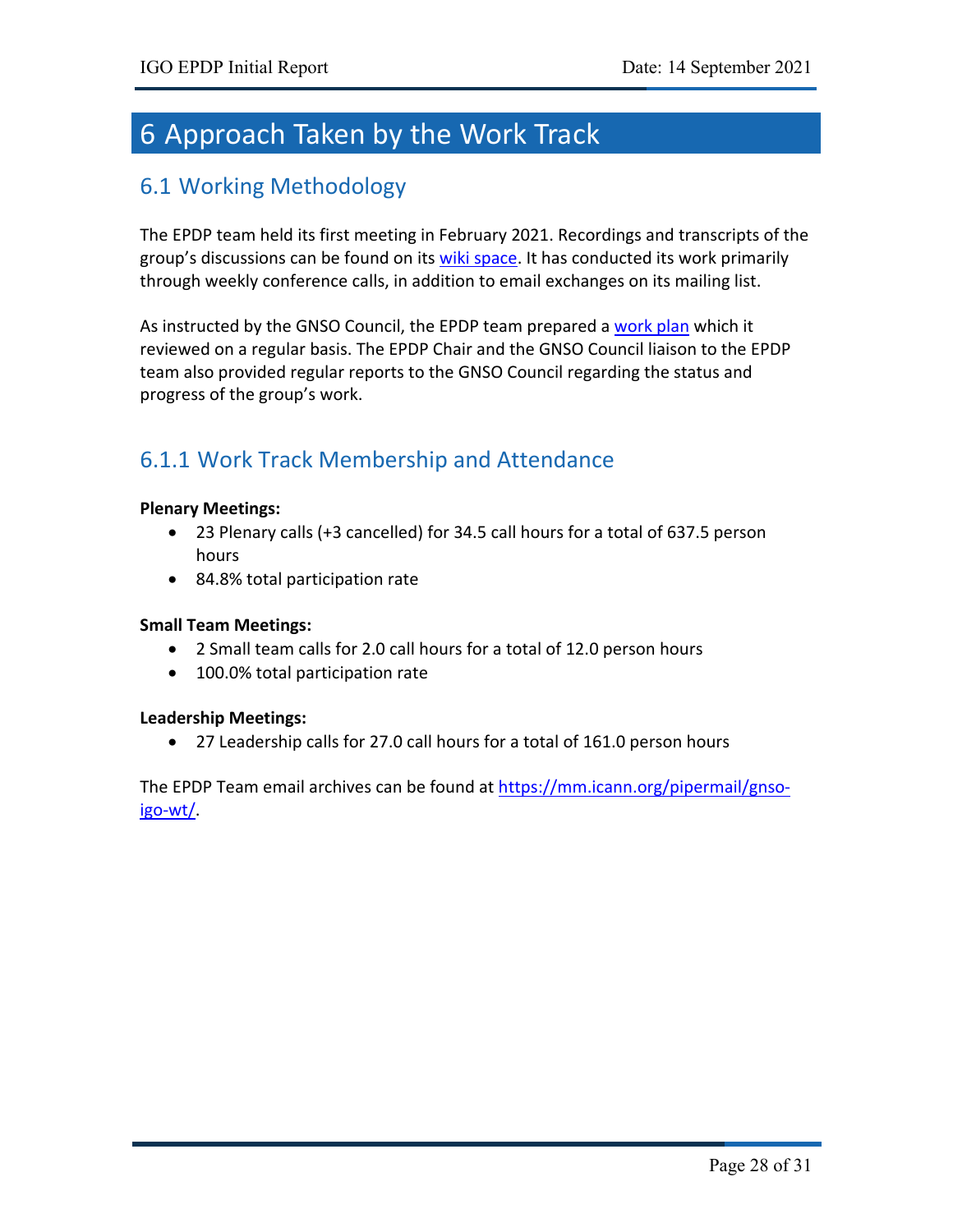

### The members\* of the EPDP team are:

| <b>Represented Group / Member</b>                                                 | <b>SOI</b> | <b>Start Date</b> | <b>Depart Date</b> | <b>Attended %</b> | Role    |
|-----------------------------------------------------------------------------------|------------|-------------------|--------------------|-------------------|---------|
| At-Large Advisory Committee (ALAC)<br>56.5%                                       |            |                   |                    |                   |         |
| Carlos Raúl Gutiérrez                                                             | SOI        | 17-Dec-2020       |                    | 21.7%             |         |
| Yrjö Länsipuro                                                                    | SOI        | 17-Dec-2020       |                    | 91.3%             |         |
| <b>Commercial Business Users Constituency (BC)</b>                                |            |                   |                    | 100.0%            |         |
| Jay Chapman                                                                       | SOI        | 17-Dec-2020       |                    | 100.0%            |         |
| <b>GNSO Council</b><br>95.7%                                                      |            |                   |                    |                   |         |
| Chris Disspain                                                                    | SOI        | 17-Dec-2020       |                    | 100.0%            | Chair   |
| Jeffrey Neuman                                                                    | SOI        | 8-Jan-2021        |                    | 95.7%             | Liaison |
| John McElwaine                                                                    | SOI        | 8-Jan-2021        |                    | 91.3%             | Liaison |
| <b>Governmental Advisory Committee (GAC)</b>                                      |            |                   |                    | 85.9%             |         |
| Alexandra Excoffier                                                               | SOI        | 17-Dec-2020       |                    | 87.0%             |         |
| <b>Brian Beckham</b>                                                              | SOI        | 17-Dec-2020       |                    | 95.7%             |         |
| Kavouss Arasteh                                                                   | SOI        | 17-Dec-2020       |                    | 60.9%             |         |
| Susan Anthony                                                                     | SOI        | 17-Dec-2020       |                    | 100.0%            |         |
| <b>Intellectual Property Constituency (IPC)</b>                                   |            |                   | 91.3%              |                   |         |
| Paul McGrady                                                                      | SOI        | 17-Dec-2020       |                    | 91.3%             |         |
| <b>Internet Service Providers and Connectivity Providers Constituency (ISPCP)</b> |            |                   | 78.3%              |                   |         |
| Osvaldo Novoa                                                                     | SOI        | 17-Dec-2020       |                    | 78.3%             |         |
| Non-Commercial Stakeholder Group (NCSG)                                           |            |                   |                    | 75.0%             |         |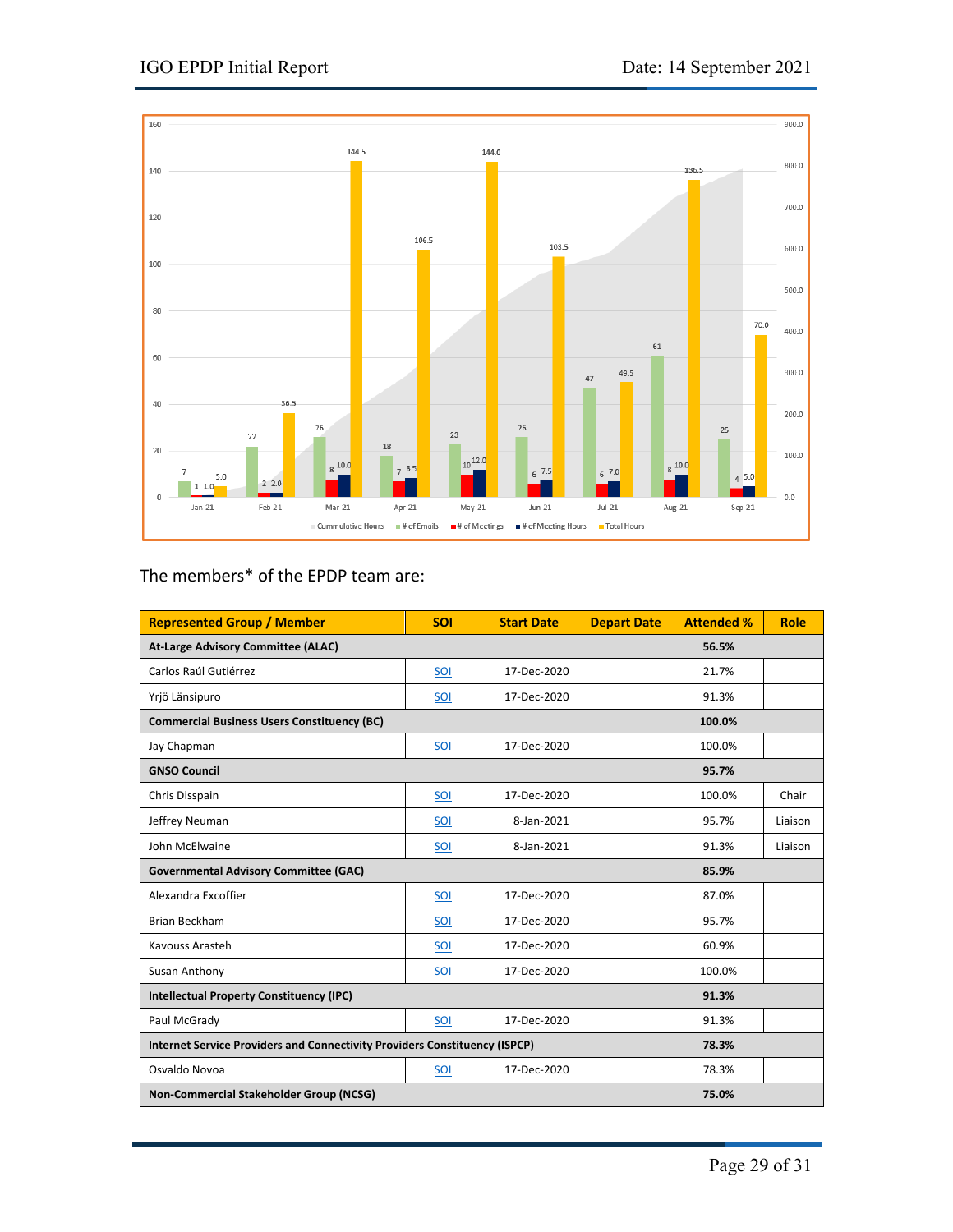| Ioana Florina Stupariu | $SOL$      | 17-Dec-2020 |            | 73.9%  |  |
|------------------------|------------|-------------|------------|--------|--|
| Juan Manuel Rojas      | <u>SOI</u> | 17-Dec-2020 |            | 73.9%  |  |
| Krishna Seeburn        | $SOL$      | 17-Dec-2020 | 3-Mar-2021 | 100.0% |  |

The Alternates\* of the EPDP Team are:

| <b>Represented Group / Alternate</b>                  | <b>SOI</b> | <b>Start Date</b> | <b>Depart Date</b> | <b>Attended %</b> | Role |
|-------------------------------------------------------|------------|-------------------|--------------------|-------------------|------|
| At-Large Advisory Committee (ALAC)<br>90.3%           |            |                   |                    |                   |      |
| Justine Chew                                          | $SOL$      | 17-Dec-2020       |                    | 89.5%             |      |
| Vanda Scartezini                                      | $SOL$      | 17-Dec-2020       |                    | 91.7%             |      |
| <b>Governmental Advisory Committee (GAC)</b><br>94.9% |            |                   |                    |                   |      |
| David Satola                                          | $SOL$      | 17-Dec-2020       |                    | 100.0%            |      |
| Jorge Cancio                                          | $SOL$      | 17-Dec-2020       |                    | 0.0%              |      |
| <b>Matthew Coleman</b>                                | $SOL$      | 17-Dec-2020       |                    | 100.0%            |      |

### ICANN org Policy Staff Support for the EPDP Team:

| <b>Represented Group / Staff Assigned</b> | <b>SOI</b> | <b>Start Date</b> | <b>Depart Date</b> | <b>Attended %</b> | <b>Role</b> |
|-------------------------------------------|------------|-------------------|--------------------|-------------------|-------------|
| Andrea Glandon                            |            | 17-Dec-2020       |                    |                   |             |
| Berry Cobb                                |            | 17-Dec-2020       |                    |                   |             |
| Julie Bisland                             |            | 17-Dec-2020       |                    |                   |             |
| Mary Wong                                 |            | 17-Dec-2020       |                    |                   |             |
| Steve Chan                                |            | 17-Dec-2020       |                    |                   |             |
| Terri Agnew                               |            | 17-Dec-2020       |                    |                   |             |

\* This membership list was accurate as of the date of publication of this report.